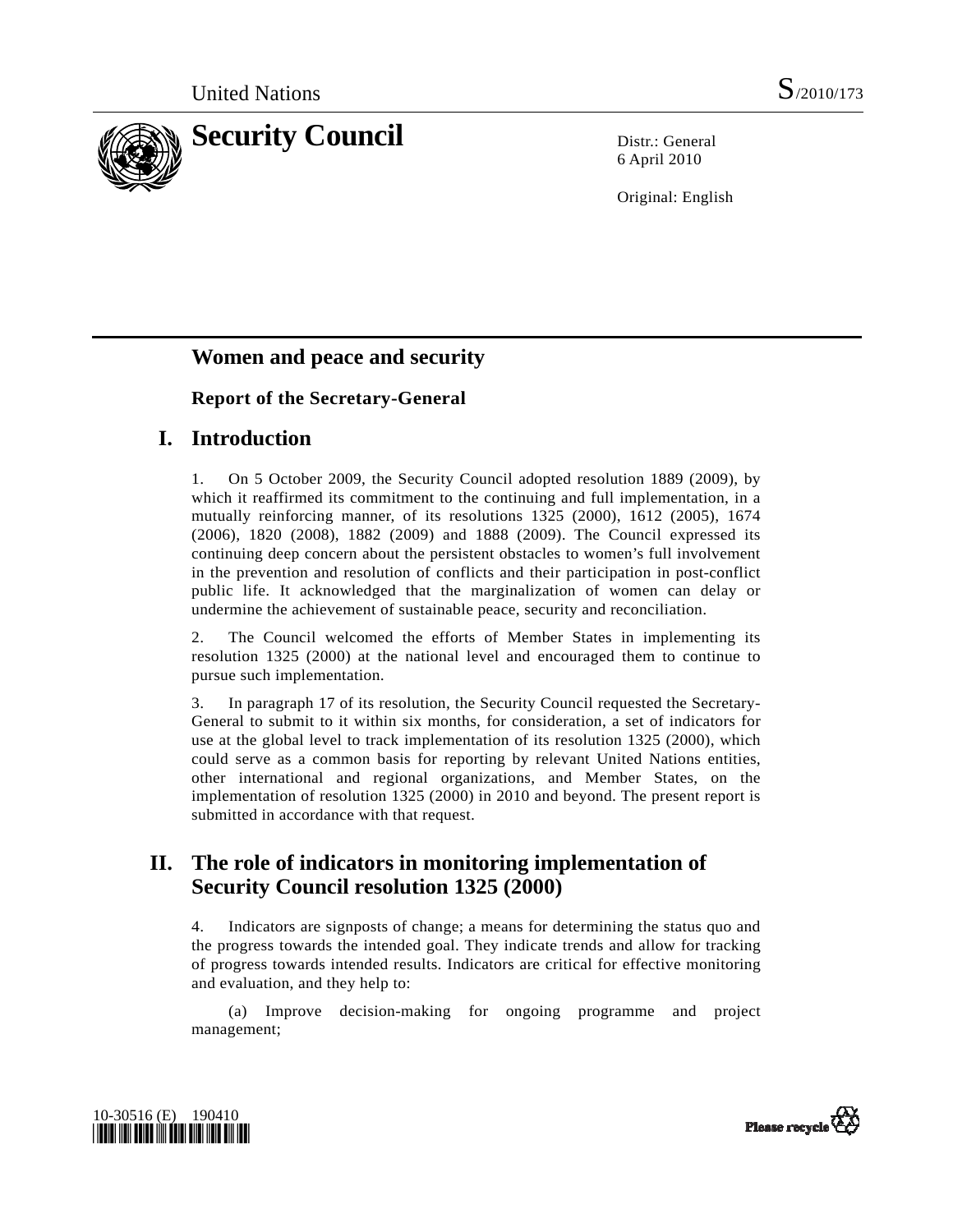(b) Measure progress and achievements as understood by the different stakeholders;

- (c) Clarify consistency between activities, outputs, outcomes and impacts;
- (d) Ensure accountability to all stakeholders by demonstrating progress;
- (e) Assess programme, project and staff performance;
- (f) Identify the need for corrective or remedial action.

5. The development of indicators is a wide-ranging and multifaceted process which aims to bring together basic statistics from many different fields and data-collection programmes. They are invaluable in planning, policymaking, research and monitoring and reporting.

6. A comprehensive set of indicators has the potential to help to identify areas of implementation requiring urgent attention. Knowledge of where implementation has been more or less successful also provides evidence to ground optimal programming in best and effective practices. Indicators that can be applied globally, as requested in Security Council resolution 1889 (2009), are thus a major step towards fostering more effective, concerted and coordinated action to implement the resolution. It is important to emphasize that the set of indicators is intended to act as a complement to existing analytical reporting mechanisms on the implementation of resolution 1325 (2000).

# **III. The process for the development of the set of indicators**

7. In response to the Security Council request, the Inter-Agency Task Force on Women and Peace and Security, chaired by the Assistant Secretary-General and Special Adviser on Gender Issues and Advancement of Women, established a Technical Working Group on Global Indicators for resolution 1325 (2000), coordinated by the Office of the Special Adviser on Gender Issues and Advancement of Women, to define the requested set of indicators. The United Nations Development Fund for Women (UNIFEM) served as the technical lead of the 15-entity Working Group. The Working Group established a set of principles to guide the development of indicators, as follows:

 (a) Indicators must be specific, measurable, achievable, relevant and time-bound;

 (b) Indicators should be gender-sensitive, and include both qualitative and quantitative features, so as to be capable of tracking changes at the local, national, regional and international levels;

 (c) The indicators would be organized in line with the five pillars of the 2008-2009 United Nations System-wide Action Plan on implementing resolution 1325 (2000);

 (d) The indicators would be developed through a consultative process and would draw from a mapping exercise of existing indicators. New indicators would be developed where gaps in monitoring and data collection were identified.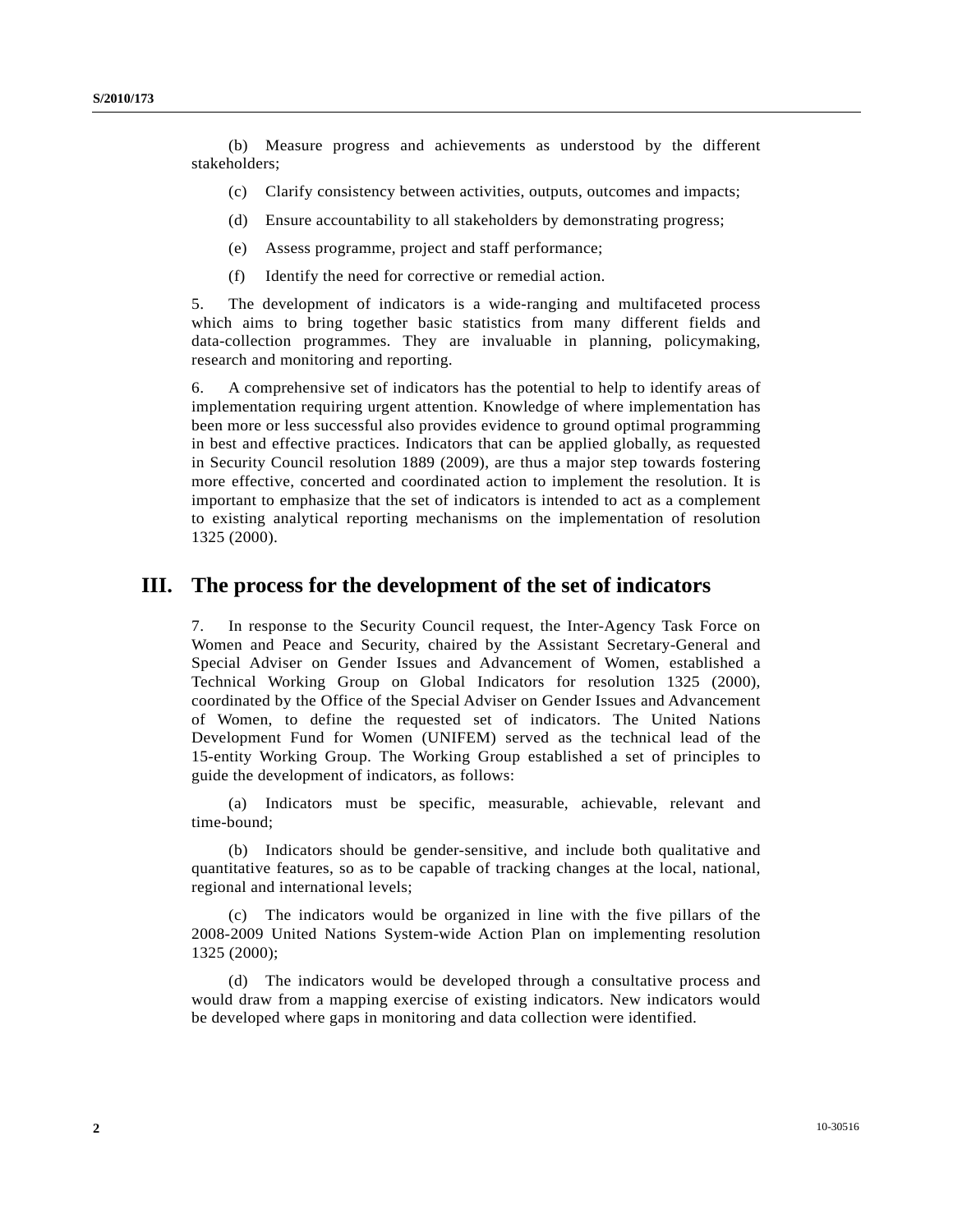# **A. Thematic framework**

8. All activities of United Nations entities under the 2008-2009 System-wide Action Plan were organized around five thematic areas, namely, prevention, participation, protection, relief and recovery, and normative. The Technical Working Group developed indicators in four of these thematic areas, prevention, participation, protection, and relief and recovery, as the fifth thematic area, normative, was determined to be cross-cutting, and therefore incorporated within the four areas selected.

9. The 2008-2009 United Nations System-wide Action Plan outlined goals under each of the thematic areas (S/2007/567, para. 42) as follows:

 (a) *Prevention*: mainstream a gender perspective into all conflict prevention activities and strategies, develop effective gender-sensitive early warning mechanisms and institutions, and strengthen efforts to prevent violence against women, including various forms of gender-based violence;

 (b) *Participation*: promote and support women's active and meaningful participation in all peace processes as well as their representation in formal and informal decision-making at all levels; improve partnership and networking with local and international women's rights groups and organizations; recruit and appoint women to senior positions in the United Nations, including Special Representatives of the Secretary-General, and in peacekeeping forces, including military, police and civilian personnel;

 (c) *Protection*: strengthen and amplify efforts to secure the safety, physical or mental health, well-being, economic security and/or dignity of women and girls; promote and safeguard human rights of women and mainstream a gender perspective into the legal and institutional reforms;

 (d) *Relief and recovery*: promote women's equal access to aid distribution mechanisms and services, including those dealing with the specific needs of women and girls in all relief recovery efforts.

## **B. Consultative process**

10. The Technical Working Group initiated a comprehensive and inclusive process to collect information on indicators that were in use across the United Nations system and by national Governments and other organizations. The results of the mapping exercise yielded more than 2,500 indicators. In a broad inter-agency process, this initial set was reviewed. After comprehensive assessments, a shortlist was developed. Stakeholders involved in the consultations included civil society, technical experts and Member States. Consultations were also held with United Nations entities at the principal level and informally with members of the Security Council.

11. The list of indicators presented in this report is thus the culmination of an extensive and inclusive consultative process.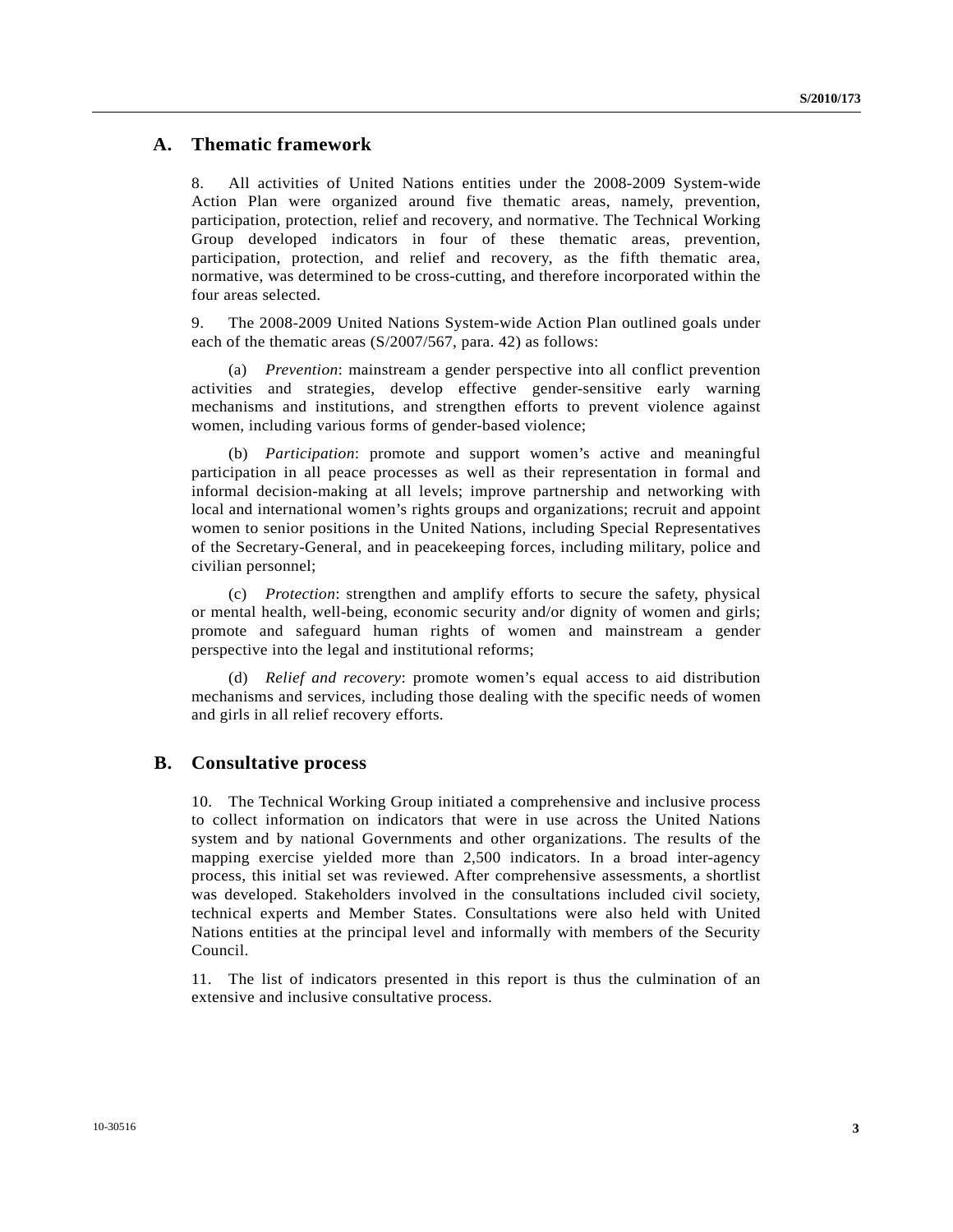# **IV. Proposed indicators**

12. This section provides brief descriptions of the proposed indicators. Each indicator is linked to a specific goal. In order to highlight how the indicators dovetail with Security Council resolutions 1325 (2000) and 1820 (2008), references are made to relevant paragraphs of those resolutions. Tables 1 to 4 provide a more detailed presentation of the indicators.

## **Prevention**

13. Indicators for this pillar measure progress towards the prevention of conflict and of violations of women's and girls' human rights, including sexual and genderbased violence. The indicators respond to calls in resolutions 1325 (2000) (paras. 2, 5 to 11, 14, 17 and 18) and 1820 (2008) (paras. 3 and 15) for the regular monitoring of the situation of women and girls. They also respond to a need for the development of specific guidelines and protocols for the justice and security actors, as well as the development of systems for reporting abuses and ensuring accountability of both peacekeepers and national security actors.

#### **Indicator 1: Incidence of sexual violence in conflict-affected countries**

14. This is an impact indicator and is proposed to monitor progress in the prevention of all forms of violence against women and girls, particularly sexual and gender-based violence. The indicator is responsive to paragraphs 9 and 10 of resolution 1325 (2000) and paragraphs 2 and 3 of resolution 1820 (2009). The data needed would be collected using surveys and could be disaggregated by types of sexual violence as well as the sub-groups of population among which violence occurs.

## **Indicator 2: Extent to which United Nations peacekeeping and special political missions include information on violations of women's and girls' human rights in their periodic reporting**

15. The periodic reports of peacekeeping and special political missions on conflict-affected countries are an important source of information for the United Nations Secretariat and the Security Council members. This indicator seeks to track the extent to which violations against women's and girls' human rights are identified, recorded and addressed. The indicator will be based on situation reports and the Secretary-General's country reports. This indicator is responsive to paragraphs 5 and 17 of resolution 1325 (2000) and paragraph 15 of resolution 1820 (2009).

## **Indicator 3 (a): Number of violations of women's and girls' human rights that are reported, referred and investigated by human rights bodies**

## **Indicator 3 (b): Inclusion of representatives of women's and civil society organizations in the governance and leadership of human rights bodies**

16. These indicators assess the extent to which human rights bodies monitor violations of the human rights of women and girls. Particular attention will be paid to coverage of cases reported, referred and investigated, as well as participation of representatives of women's organizations in the governance and leadership of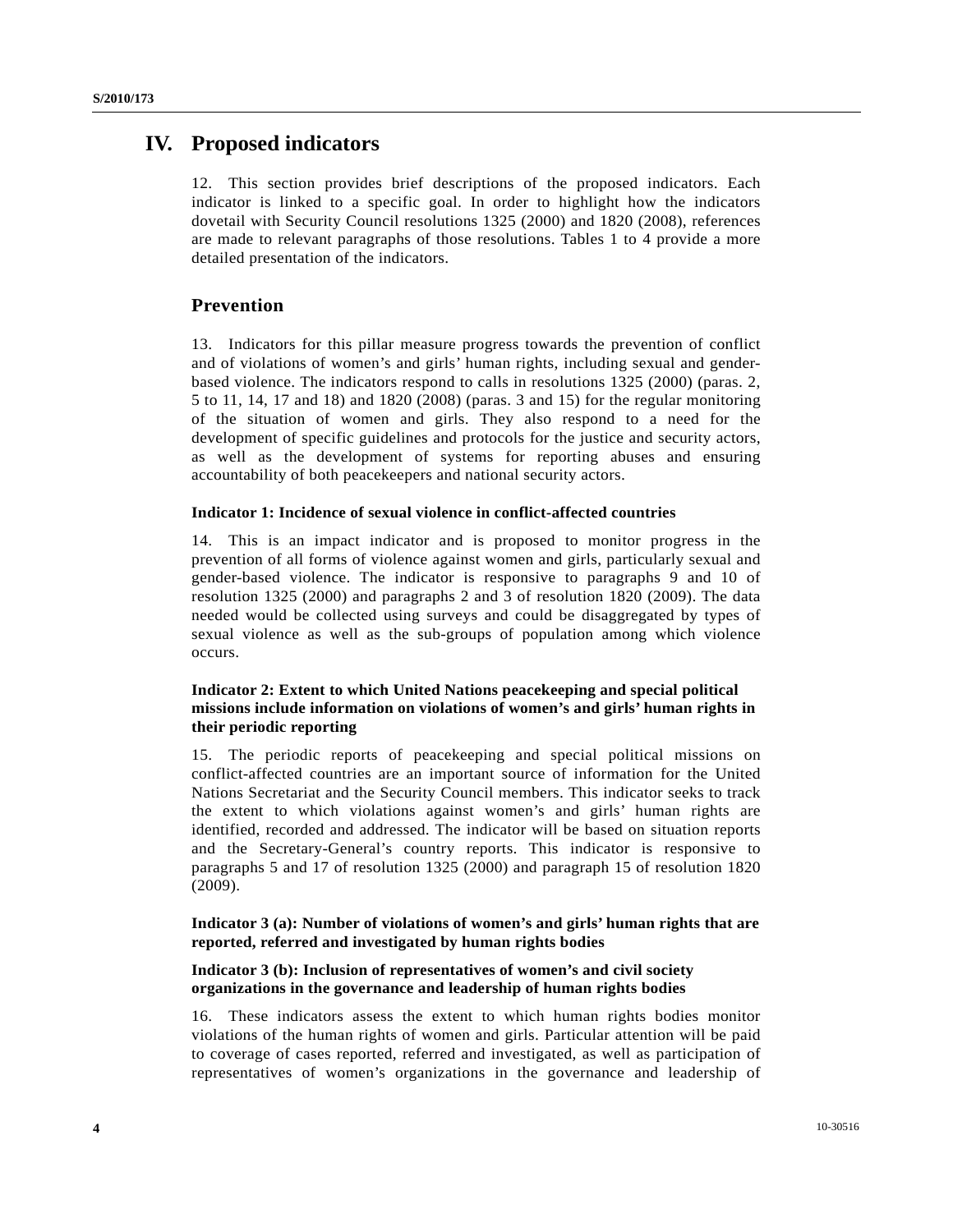human rights bodies. This set of indicators is responsive to paragraphs 9 and 11 of resolution 1325 (2000).

## **Indicator 4: Percentage of reported cases of sexual exploitation and abuse allegedly perpetrated by uniformed and civilian peacekeepers and humanitarian workers that are referred, investigated and acted upon**

17. This indicator is responsive to paragraph 8 of resolution 1325 (2000). Information would be disaggregated by the type of perpetrator (uniformed, civilian, peacekeeper, humanitarian worker) as well as by the types of actions taken, such as repatriation.

 **Indicator 5 (a): Number and percentage of directives for peacekeepers issued by heads of military components and standard operating procedures that include measures to protect women's and girls' human rights** 

## **Indicator 5 (b): Number and percentage of military manuals, national security policy frameworks, codes of conduct and standard operating procedures/ protocols of national security forces that include measures to protect women's and girls' human rights**

18. Indicators 5 (a) and 5 (b), together with indicator 4, are intended to assess the extent to which international, national and non-State security actors are responsive to, and are held accountable for, any violations of the rights of women and girls, in line with international standards. Indicators 5 (a) and 5 (b) address the responsiveness of security forces to the specific security needs of women in particular contexts by identifying specific measures included in directives, manuals, codes of conduct, standard operating procedures and other resources aimed at preventing violations of women's and girls' human rights. The indicators are responsive to paragraph 6 of resolution 1325 (2000).

## **Indicator 6: Number and type of actions taken by the Security Council related to resolution 1325 (2000), including those that prevent and address violations of the human rights of women and girls in conflict-affected situations**

19. This indicator is responsive to paragraphs 14 and 18 of resolution 1325 (2000). It is intended to assess the extent to which the Security Council remains actively seized of issues related to women and peace and security as indicated in those paragraphs of the resolution.

## **Indicator 7: Number and proportion of women in decision-making roles in relevant regional organizations involved in preventing conflict**

20. Regional organizations play a key role in addressing conflict within their respective regions. The involvement of women in decision-making roles in these organizations can allow a gender perspective to be brought into the discussions at an early stage. This indicator is responsive to paragraphs 1 and 2 of resolution 1325 (2000). Indicators 6 and 7 would ensure that provisions addressing the specific needs and issues of women and girls are included in early warning systems and conflict prevention mechanisms and that their implementation is monitored.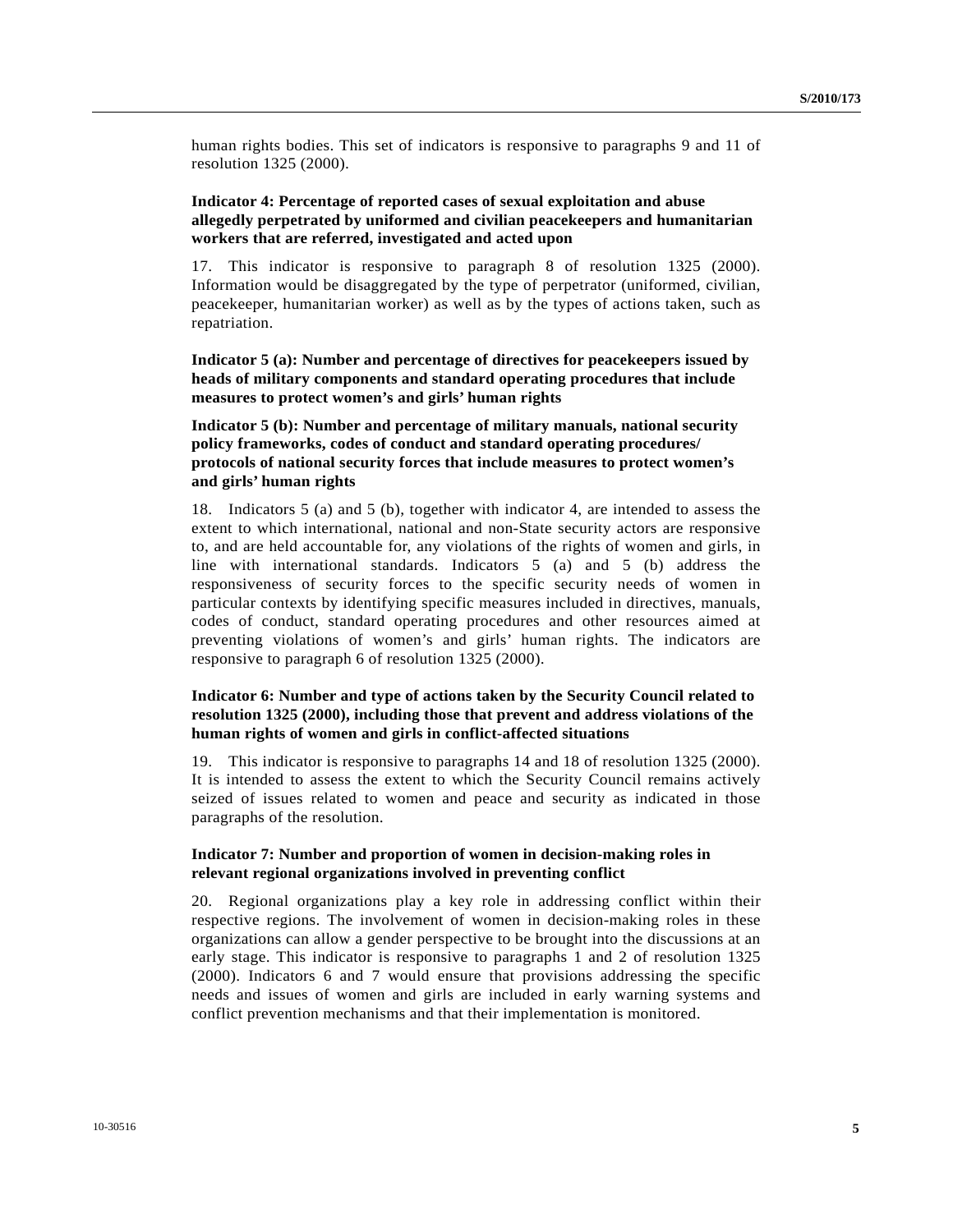# **Participation**

21. Indicators for this pillar would allow the monitoring of progress in ensuring the inclusion of women and women's interests in decision-making processes related to the prevention, management and resolution of conflicts, as called for by resolution 1325 (2000) (paras. 1 to 4, 8, 15 and 16). The indicators also help to assess the extent to which women participate in reaching peace agreements and in peacebuilding.

## **Indicator 8: Number and percentage of peace agreements with specific provisions to improve the security and status of women and girls**

22. This impact indicator is intended to address the inclusion of women's and girls' interests in decision-making processes related to the prevention, management and resolution of conflicts. The indicator is responsive to paragraphs 8 and 16 of resolution 1325 (2000). Specific areas in which provisions should be made to improve the security of women and girls include ceasefire agreements, resolving border disputes or issues, economic restructuring, transitional agreements and peacekeeping operations.

### **Indicator 9: Number and percentage of women in senior United Nations decision-making positions in conflict-affected countries**

#### **Indicator 10: Level of gender expertise in United Nations decision-making in conflict-affected countries**

23. Indicators 9 and 10 are responsive to paragraphs 3 and 4 of resolution 1325 (2000). The indicators aim to track the representation and participation of women in United Nations and other international missions related to peace and security. Data on indicator 9 would be disaggregated to include the number and percentage of women in senior positions at the United Nations and the number and percentage of women uniformed and civilian peacekeeping personnel in decision-making positions (at the level of Colonel or at P-5 level and higher).

## **Indicator 11 (a): Level of participation of women in formal peace negotiations**

## **Indicator 11 (b): Presence of women in a formal observer or consultative status at the beginning and the end of peace negotiations**

24. The monitoring of these indicators is intended to keep track of the representation and meaningful participation of women in formal and informal peace negotiations and peacebuilding processes. For indicator 11 (a), attention would be paid to the number and percentage of women mediators and negotiators in formal peace negotiations. These indicators reflect the goals of paragraph 2 of resolution 1325 (2000).

## **Indicator 12: Level of women's political participation in conflict-affected countries**

25. This indicator tracks the meaningful representation and participation of women in governance structures. The five components include the percentages of women who are registered to vote, those who actually vote, those who are parliamentary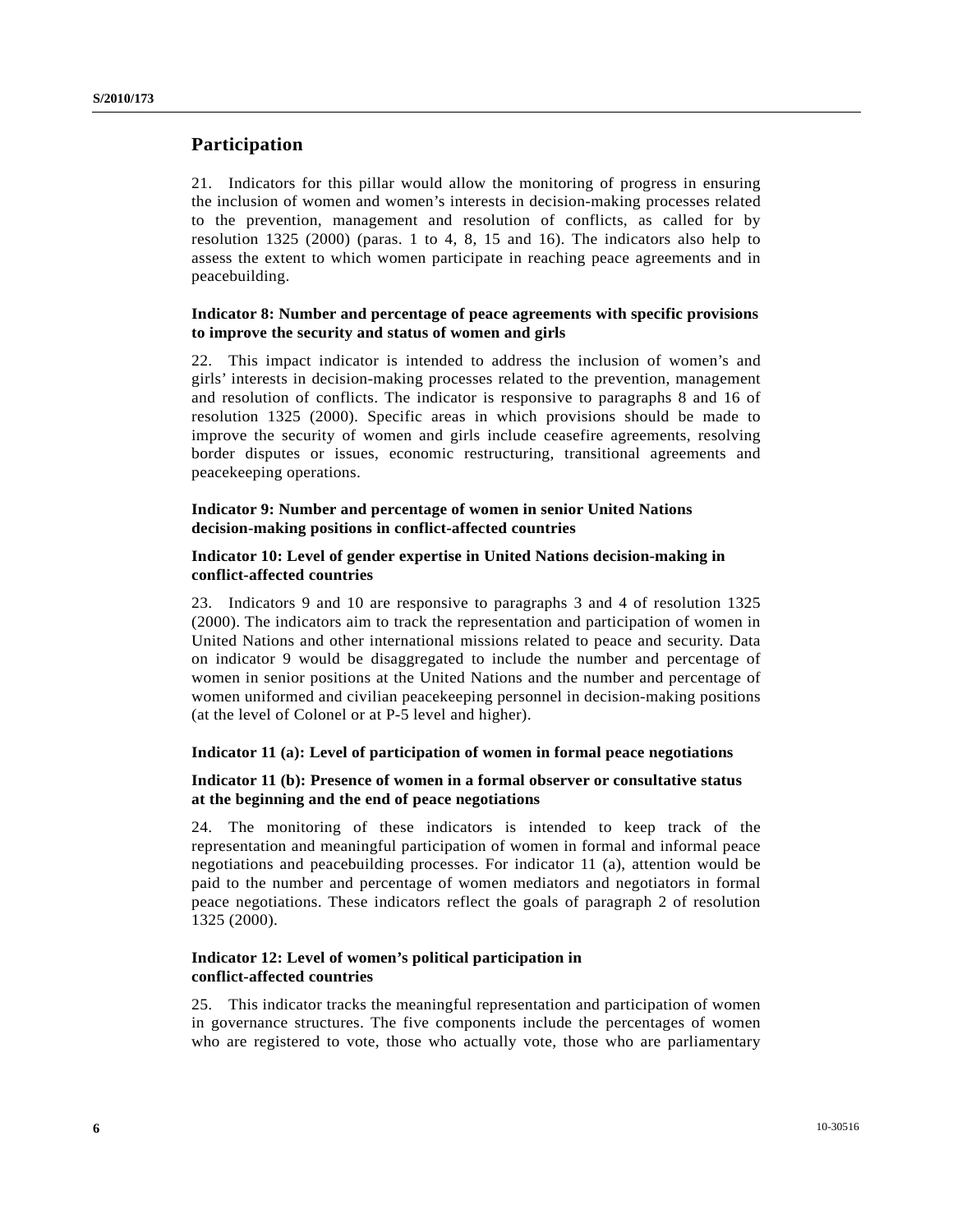candidates, those actually in parliaments and those in ministerial positions. This indicator is responsive to paragraph 1 of resolution 1325 (2000).

## **Indicator 13: Number and percentage of Security Council missions that address specific issues affecting women and girls in their terms of reference and the mission reports**

26. Indicator 13 is intended to track the consistency with which the Security Council remains seized of issues related to the implementation of resolution 1325 (2000). Indicator 13 is responsive to paragraph 15 of resolution 1325 (2000) and paragraphs 1 and 5 of resolution 1820 (2008).

# **Protection**

27. Indicators for this pillar measure progress towards protecting and promoting the human rights of women and girls and ensuring their physical safety, health and economic security, as called for in resolution 1325 (2000). These indicators respond to paragraphs 1, 7 to 9, 11 and 12 of resolution 1325 (2000).

#### **Indicator 14: Index of women's and girls' physical security**

28. This indicator addresses the safety and physical and mental health of women and girls and their economic security. Given the difficulty of collecting reliable data on perceptions of physical security, it is proposed that data on this indicator be collected through consistent, replicable and ethical surveys. Proxy variables could be considered in measuring how the ability of women and girls to participate in public life has been affected by conflict. Data would be disaggregated by relevant vulnerable groups including internally displaced populations, indigenous peoples, and rural or urban residence. Indicator 14 is responsive to paragraphs 9 and 11 of resolution 1325 (2000).

## **Indicator 15: Extent to which national laws protect women's and girls' human rights in line with international standards**

29. This indicator would track the political, economic, social and cultural rights of women and girls to ensure that they are protected and enforced by national laws in line with international standards. Legislation to be tracked would include constitutions and penal and civil codes. Specific laws relating to inheritance rights, including land, property and citizenship, and minimum age at marriage, forced marriage and criminalization of gender-based violence would also be examined. This indicator is responsive to paragraph 7 of resolution 1325 (2000).

#### **Indicator 16: Level of women's participation in the justice and security sector in conflict-affected countries**

30. This indicator would cover various components including the representation of women in the military, armed and security services, police force, and the judiciary, including traditional courts where relevant. All indicators are expected to be disaggregated by decision-making levels and ranks, as applicable. This indicator is responsive to paragraph 1 of resolution 1325 (2000).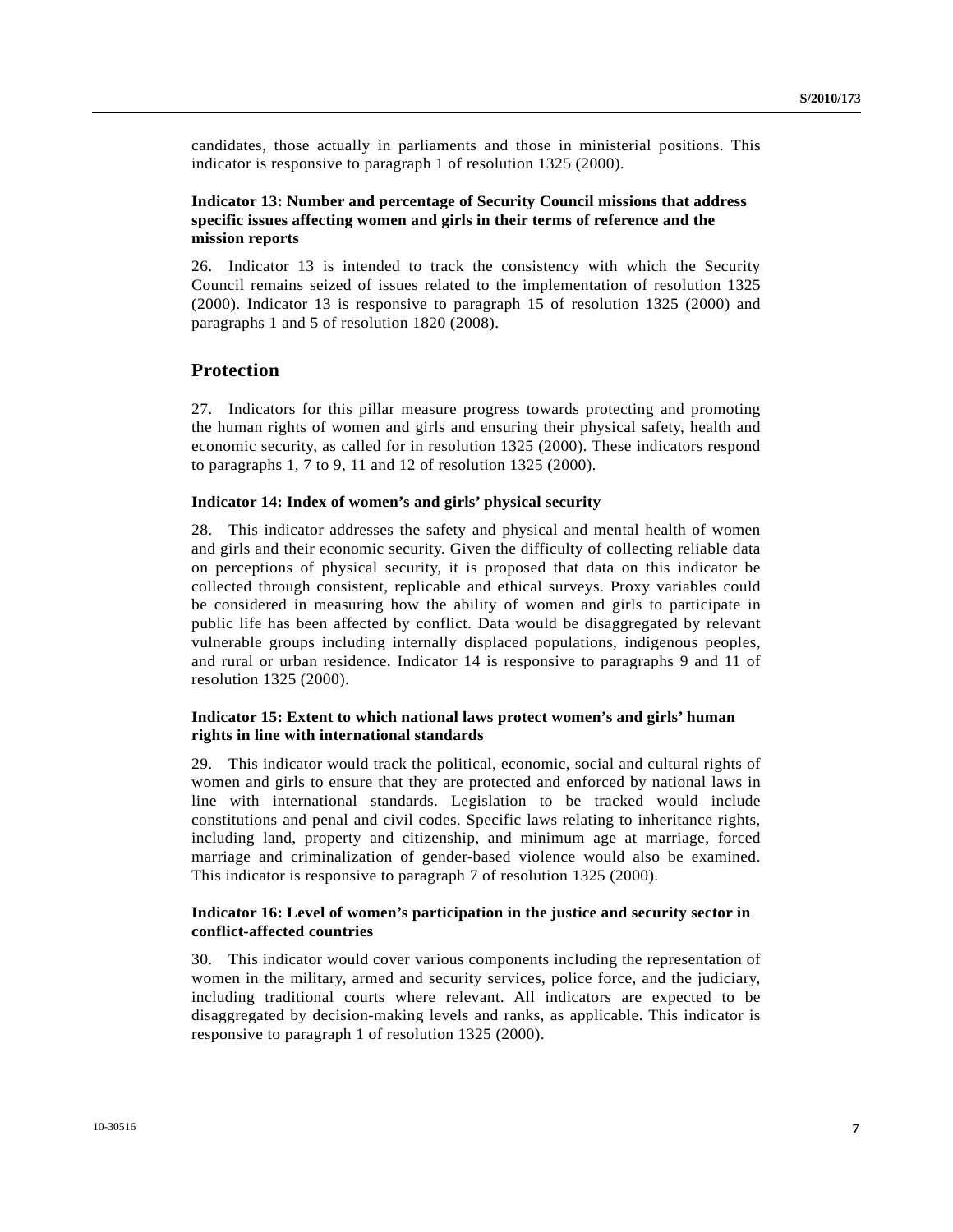## **Indicator 17: Existence of national mechanisms for control of small arms and light weapons**

31. This indicator seeks to track the existence and gender sensitivity of operational mechanisms and structures in place for ensuring the physical security and safety of women and girls. Since small arms and light weapons are difficult to monitor, the existence of a mechanism to regulate their access and use can be a proxy for the degree of physical security in a conflict setting. It is proposed to track this indicator using data on the existence of a national coordination agency on small arms and light weapons and the number and types of small arms and light weapons available per 10,000 population.

## **Indicator 18: Women as a percentage of the adults employed in early economic recovery programmes**

32. This indicator responds to paragraph 9 of resolution 1325 (2000) and measures the extent to which women benefit directly from programmes aimed at economic recovery. Such programmes could include those providing employment, food for work, and other social and economic support and subsidies. Data would be disaggregated by relevant population groups.

## **Indicator 19: Number and percentage of cases of sexual violence against women and girls that are referred, investigated and sentenced**

33. The level of investigation and prosecution of cases of sexual and gender-based violence remains low in many contexts. This indicator is an important measure of both access to justice for victims of sexual and gender-based violence and of accountability, in line with national legislation and international standards. This indicator focuses on sexual violence against women and girls. It is proposed to disaggregate this indicator into four components, including the total number of cases reported, investigated, referred and sentenced (all three expressed as a percentage of total number of cases of sexual violence reported). This indicator is responsive to paragraphs 8 and 11 of resolution 1325 (2000) and paragraph 3 of resolution 1820 (2008).

## **Indicator 20: Number and percentage of courts equipped to try cases of violations of women's and girls' human rights, with due attention to victims' security**

34. It is known that women often do not report crimes committed against them, especially sexual and gender-based violence, for fear of stigmatization and retaliation. It is therefore important for mechanisms and laws to exist for protecting women and girls in such situations. Components of this indicator include the existence of mechanisms for witness protection; the existence of infrastructure and use of in-camera hearings; training of judges and prosecutors on women's and girls' rights and sexual and gender-based violence legislation. This indicator is in consonance with paragraphs 9 and 11 of resolution 1325 (2000) and paragraph 4 of resolution 1820 (2008).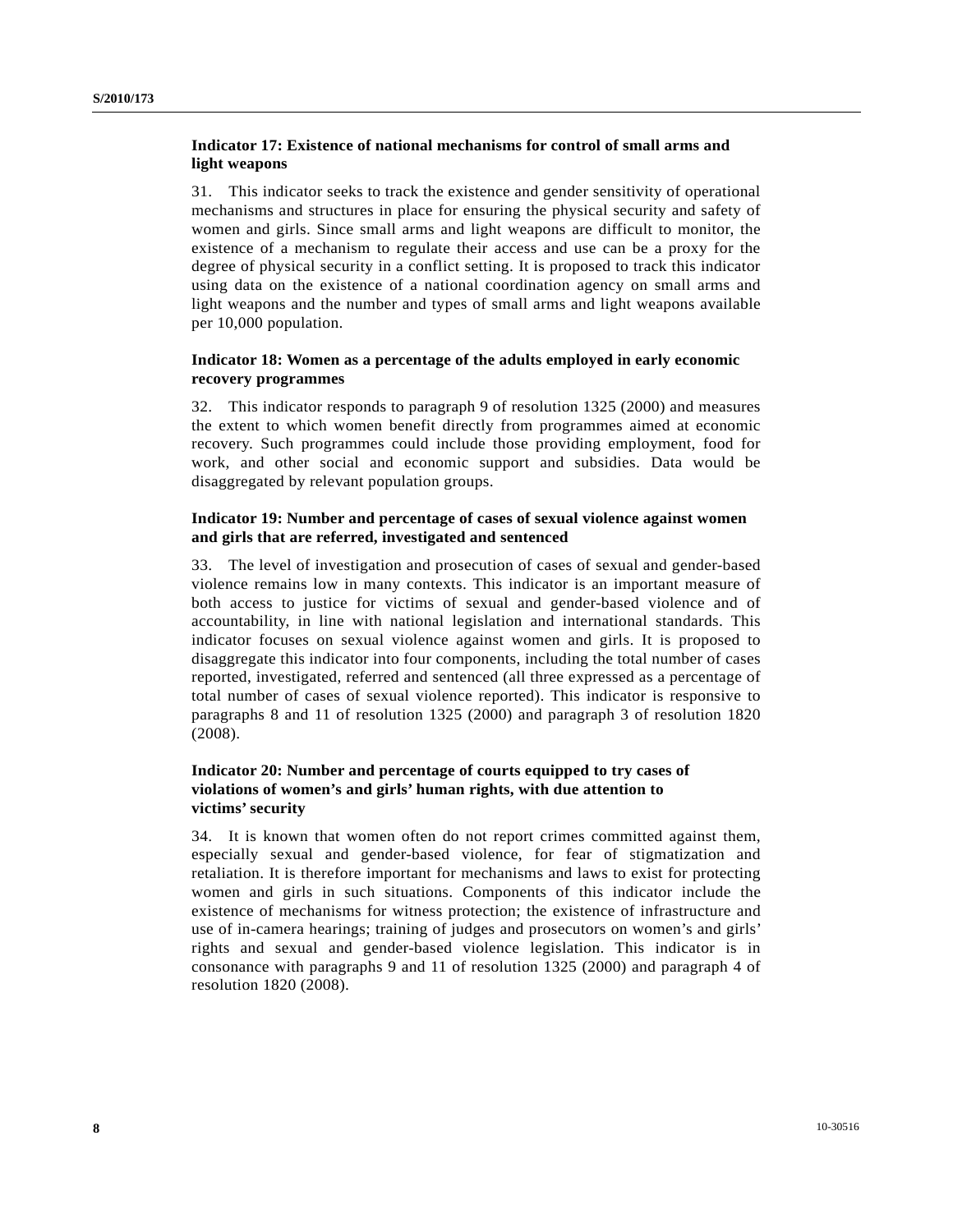## **Relief and recovery**

35. Indicators for this pillar assess the extent to which the specific needs of women and girls are addressed during the relief and recovery phase following conflict. The indicators respond to paragraphs 7 to 9, 13, 17 and 18 of resolution 1325 (2000).

#### **Indicator 21 (a): Maternal mortality**

36. This impact indicator is a proxy for women's access to reproductive health services during and after conflict. Accurately tracking maternal mortality is a challenging task which can be even more difficult in situations of conflict. Although it would be useful to have estimates pertaining to specific situations of conflict, reliable data are often available only at the national or regional level. This indicator is currently tracked under Millennium Development Goal 5, from which baseline data can be collected. This indicator is responsive to paragraphs 8 and 9 of resolution 1325 (2000).

### **Indicator 21 (b): Primary and secondary education enrolment rates disaggregated by sex**

37. There is considerable evidence supporting the empowering effect of education, even at the primary level. Education provides not only an ability to read and write but also the ability to access and use basic services and resources in a more efficient manner. It lays the foundation and provides the tools for women to pursue and secure active roles in peace processes. This indicator is responsive to paragraphs 8 and 9 of resolution 1325 (2000).

## **Indicator 22: Extent to which strategic planning frameworks in conflict-affected countries incorporate gender analysis, targets, indicators and budgets**

38. This indicator would track the level of inclusion of gender issues at four levels: analysis, target-setting, indicators and budgets. Particular attention will be paid to national planning frameworks with significant participation of the United Nations system, such as post-conflict needs assessments, consolidated appeal processes, common country assessments, the United Nations Development Assistance Framework, integrated strategic frameworks, and integrated mission planning processes. Other important national-level planning frameworks to consider are poverty reduction strategy papers, national recovery plans, and national action plans. This indicator is responsive to paragraphs 7, 17 and 18 of resolution 1325 (2000).

## **Indicator 23: Proportion of the allocated and disbursed funding to civil society organizations, including women's groups, that is spent on gender issues in conflict-affected countries**

39. Indicators 23 and 24 track the availability of funding to support gender programming in conflict-affected countries. For indicator 23, the proportion of allocated and disbursed funding that civil society organizations and women's groups devote to gender issues in conflict-affected countries would be disaggregated by sector of intervention and recipient. This indicator is responsive to paragraph 8 of resolution 1325 (2000) and paragraph 13 of resolution 1820 (2008).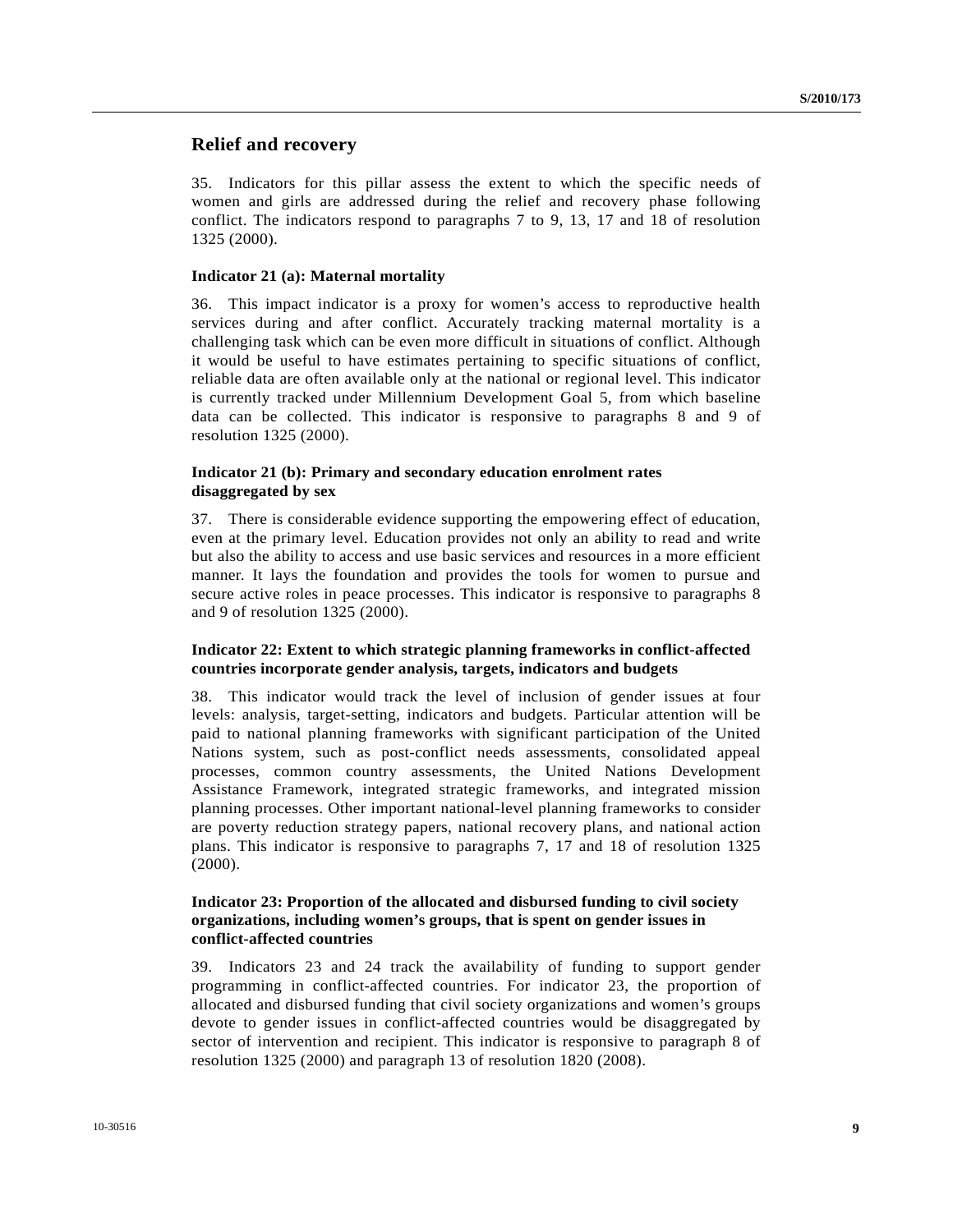## **Indicator 24: Actual allocated and disbursed funding in support of programmes that address gender sensitive relief, recovery, peace and security programmes in conflict-affected countries**

40. There is an urgent need to track how much is being spent on addressing gender issues in conflict-affected countries. This indicator seeks to determine and track this — in terms of both allocations and disbursements. The data would be disaggregated to reflect, among others, funding through United Nations entities, other international organizations, bilateral donors and national Governments. The data would also be disaggregated by the sector of intervention, the recipient (national Governments, civil society organizations, etc.) and level of inclusion of gender issues. This indicator is responsive to paragraph 8 of resolution 1325 (2000) and paragraph 13 of resolution 1820 (2008).

## **Indicator 25 (a): Number and percentage of transitional justice mechanisms called for by peace processes that include provisions to address the rights and participation of women and girls in their mandates**

41. It is of particular importance for the successful implementation of resolution 1325 (2000) that the rights and participation of women and girls are addressed early in the transition to peace. This indicator seeks to assess the degree to which various transitional justice mechanisms, including truth commissions, reparation programmes, land dispute settlement commissions, gender justice and criminal prosecutions, address the rights and participation of women and girls in their mandate. Gender responsiveness will be assessed considering the provisions in place to ensure the inclusion of women and girls in the process, the number and percentage of women and girls receiving benefits or services provided and the number and percentage of women at a senior level in each mechanism. This indicator is responsive to paragraph 8 of resolution 1325 (2000).

## **Indicator 25 (b): Number and percentage of women and girls receiving benefits through reparation programmes, and types of benefits received**

42. This indicator gives a sense of women's and girls' empowerment in the context of conflict. It is known that women and girls are often excluded or only partially covered by the benefits that are provided by reparation programmes. Both indicators 25 (a) and 25 (b) track the gender responsiveness of post-conflict institutions and the processes of transitional justice, reconciliation and reconstruction. This indicator is responsive to paragraph 8 of resolution 1325 (2000).

## **Indicator 26: Number and percentage of female ex-combatants, women and girls associated with armed forces or groups that receive benefits from disarmament, demobilization and reintegration programmes**

43. Armed conflict affects women and men differently, and the needs of women and girls are often overlooked. It is therefore imperative for disarmament, demobilization and reintegration programmes to address the specific needs of all women and girls associated with armed forces and militias. The data would be disaggregated by different types of services such as housing, sexual and reproductive health, psychosocial care, vocational training, schooling, food and cash allowances. This indicator is responsive to paragraph 13 of resolution 1325 (2000) and paragraph 10 of resolution 1820 (2008).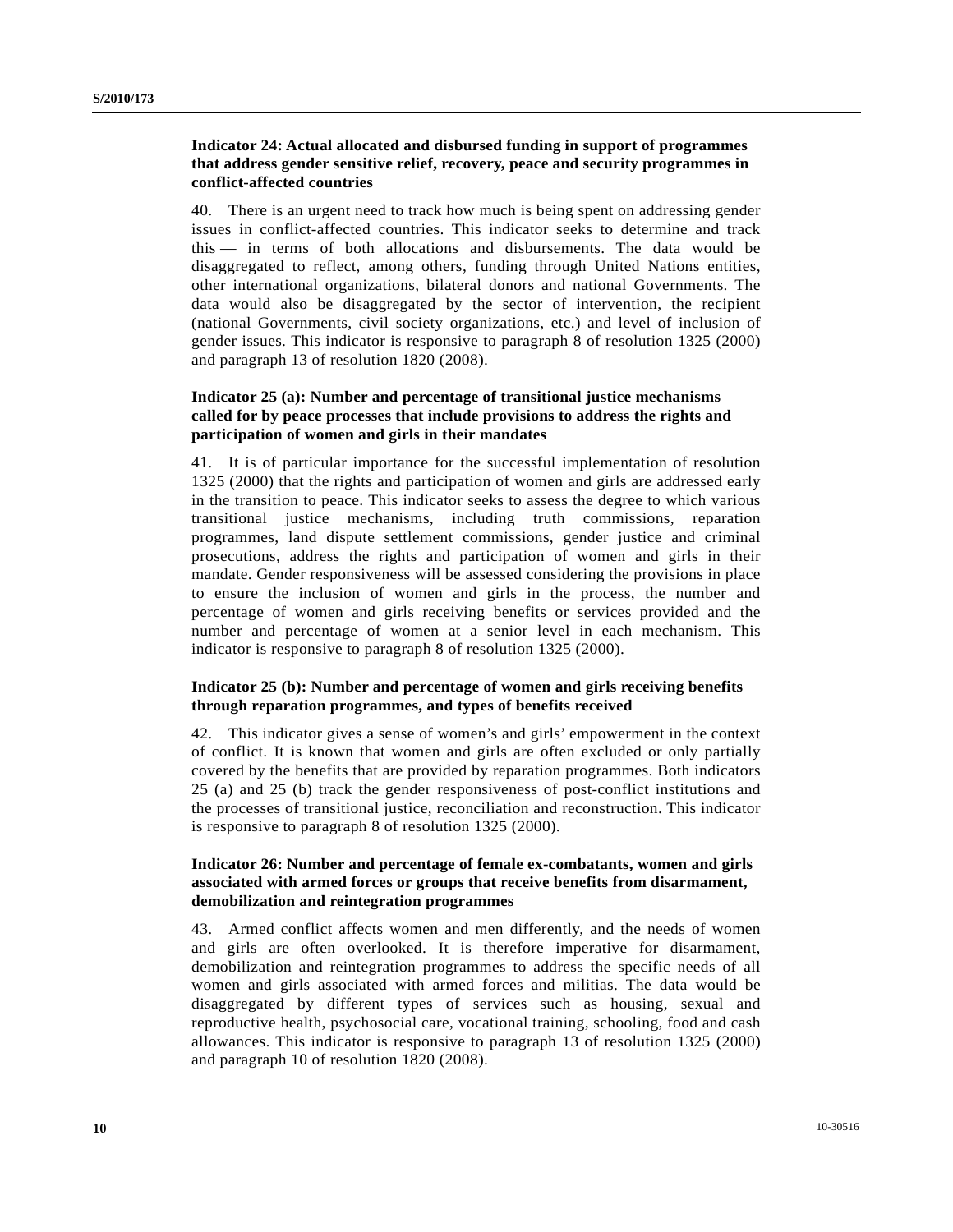# **V. Making the selected indicators operational**

44. Once established, the indicators proposed in this report would provide a valuable database for assessing progress and challenges in implementing Security Council resolution 1325 (2000). A number of the indicators are currently in use and could be readily applied in the monitoring process. Those indicators labelled group A in the last column of tables 1 to 4 would require minimum or no testing or piloting before being made operational.

45. Group B indicators would require changes in the reporting system within United Nations entities. The data covered by this group are either currently not being collected or require a more regular process of collation and publication.

46. Indicators in groups C to F require more extensive processes before they can become available, group F being the most challenging set of indicators to compile. For that group, which includes two indicators, surveys or other direct data-collection procedures and specialized, careful technical and conceptual development would be required.

47. For all indicators other than those in group A, a pilot phase entailing further technical development, preliminary data collection and testing is required. It is expected that the length of the pilot phase would vary for each group of indicators, extending in some cases from two to five years.

48. The pilot phase would be an opportunity to develop the indicators and to work with Member States, United Nations country teams, civil society organizations and other stakeholders to establish ownership of the process and the outcomes.

49. An important step in making these indicators operational is the establishment of a baseline against which progress can be measured. Several United Nations entities have signalled a readiness to lead the measurement of a number of indicators and thus would guide the establishment of appropriate baselines.

50. A prerequisite for making the indicators operational is the availability of resources. The indicators have been selected with a view to building on the work of United Nations entities in this area in order to maximize efficiency. However, even where data already exist, resources would be required to collect, evaluate and report them on a routine basis. The commitment of various United Nations entities to track a number of the indicators suggests a willingness to adapt monitoring systems to this purpose.

51. It is clear that the proposed indicators cover areas that could be monitored by the United Nations system and others that could be monitored by Member States. It would be important that relevant stakeholders take responsibility for the development, evaluation and reporting of the indicators.

52. While most of the indicators have been proposed for countries or areas affected by conflict, in applying the indicators it would be important to be guided by the specific nature of the conflict situation. It is also important to note that the issues addressed in resolution 1325 (2000) are relevant for contexts that have not experienced armed conflict. Applicable indicators among those presented in this report can be used in those contexts also, to serve as early warning indicators.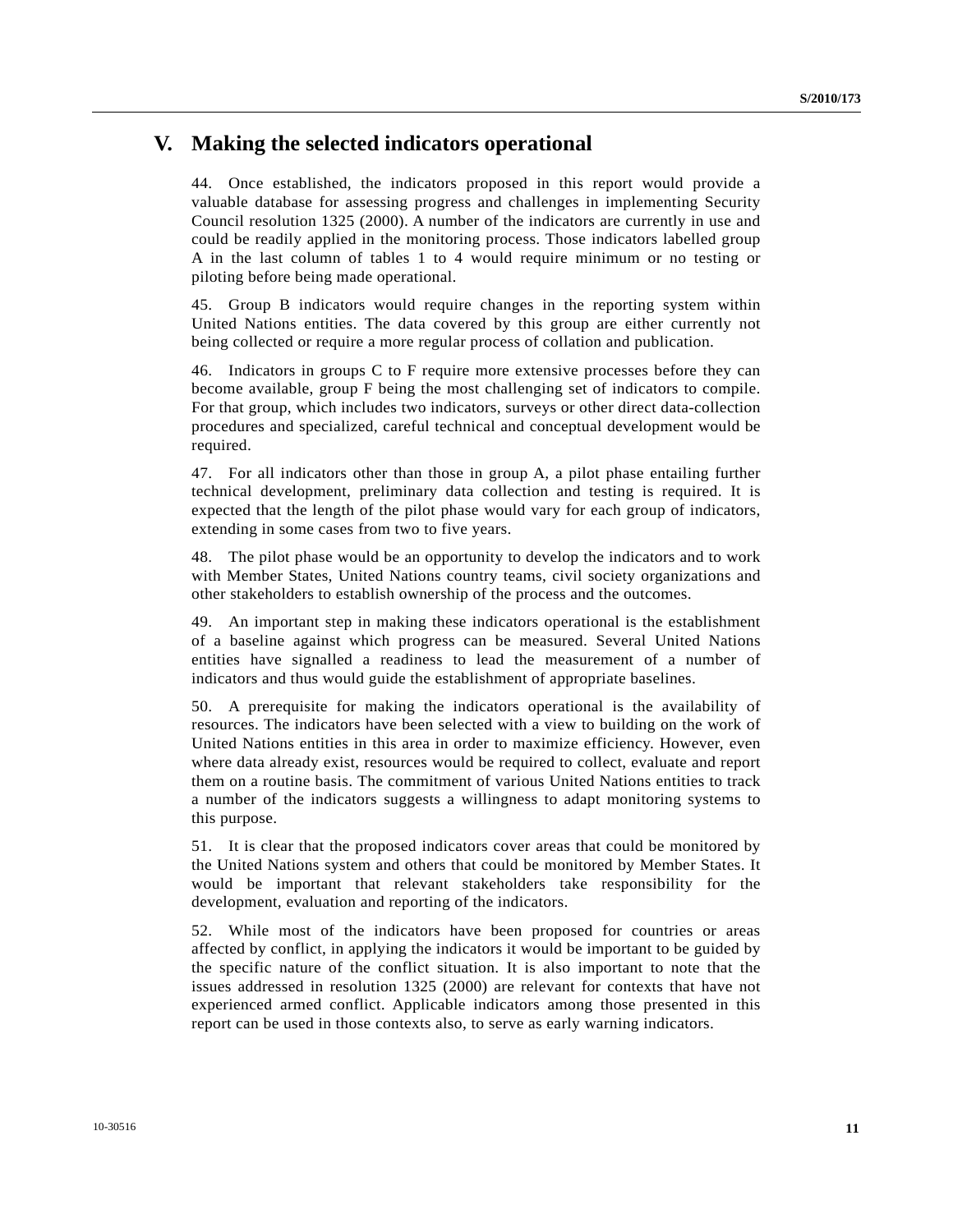# **VI. Conclusions and recommendations**

53. Ten years after its adoption, the overall implementation of Security Council resolution 1325 (2000) remains slow, and the assessment of the progress of the implementation is constrained by an absence of baseline data and specific, measurable, achievable, relevant and time-bound indicators. The Security Council's request for the development of a set of indicators for use at the global level to track the implementation of resolution 1325 (2000) is therefore timely.

54. The indicators proposed in this report reflect the outcome of an extensive mapping and a comprehensive consultative process. To make operational the set of indicators proposed in this report a pilot phase entailing technical and baseline development and data collection would be needed. The involvement of United Nations country teams would be critical. The period of piloting would vary, depending on the indicator, from two to five years and would engage all stakeholders including Member States, United Nations entities, regional institutions and civil society organizations.

55. The process of preparing the indicators has created a strong momentum to move forward and has prepared entities to take ownership of the outcome. Principals of United Nations entities have indicated, for example, a readiness to collect and monitor some of the indicators.

56. It is recommended that the Council:

 (a) Urge the United Nations system to engage relevant organizations and parties that have technical expertise in data collection and analysis to populate these indicators in the shortest possible time, so that the data would be available for use by all stakeholders, including Member States. In this respect, the relevant United Nations entities at the country level, such as the United Nations country teams, One United Nations pilots, and integrated missions, would play a lead role in testing and piloting indicators for national-level data;

 (b) Request the inclusion of the information generated through these indicators, where possible, in the Secretary-General's country reports to the Security Council;

 (c) Urge Member States, in parallel with United Nations efforts, to volunteer to pilot the indicators in order to ensure that they are relevant to specific country situations and to establish best practices in data collection and analysis;

 (d) Bring these indicators to the attention of Member States that are developing national action plans with a view to incorporating them in measuring progress in implementation;

 (e) Strengthen its accountability and monitoring of the implementation of resolution 1325 (2000) through the establishment of a mechanism which would use the indicators provided in the present report;

 (f) Urge Member States, in the context of the tenth anniversary of the adoption of resolution 1325 (2000), to begin to use the proposed indicators for which data already exist, without prejudice to the continuing use of those indicators that they are currently employing in their work on resolution 1325 (2000).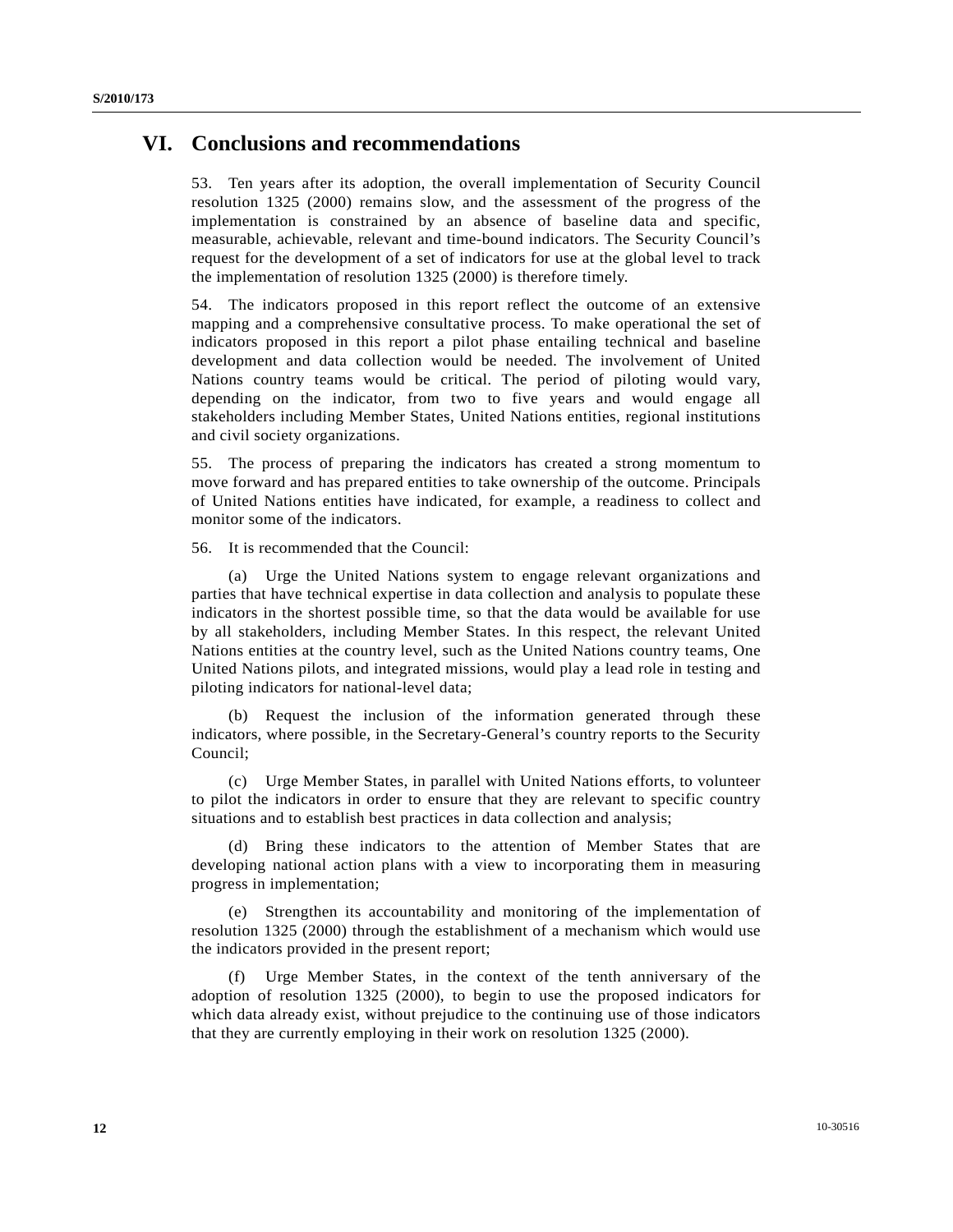57. In considering this report, the Council may wish to take note of the parallel ongoing work to develop indicators with regard to resolutions 1820 (2008), 1882 (2009), 1888 (2009), 1889 (2009) and 1894 (2009).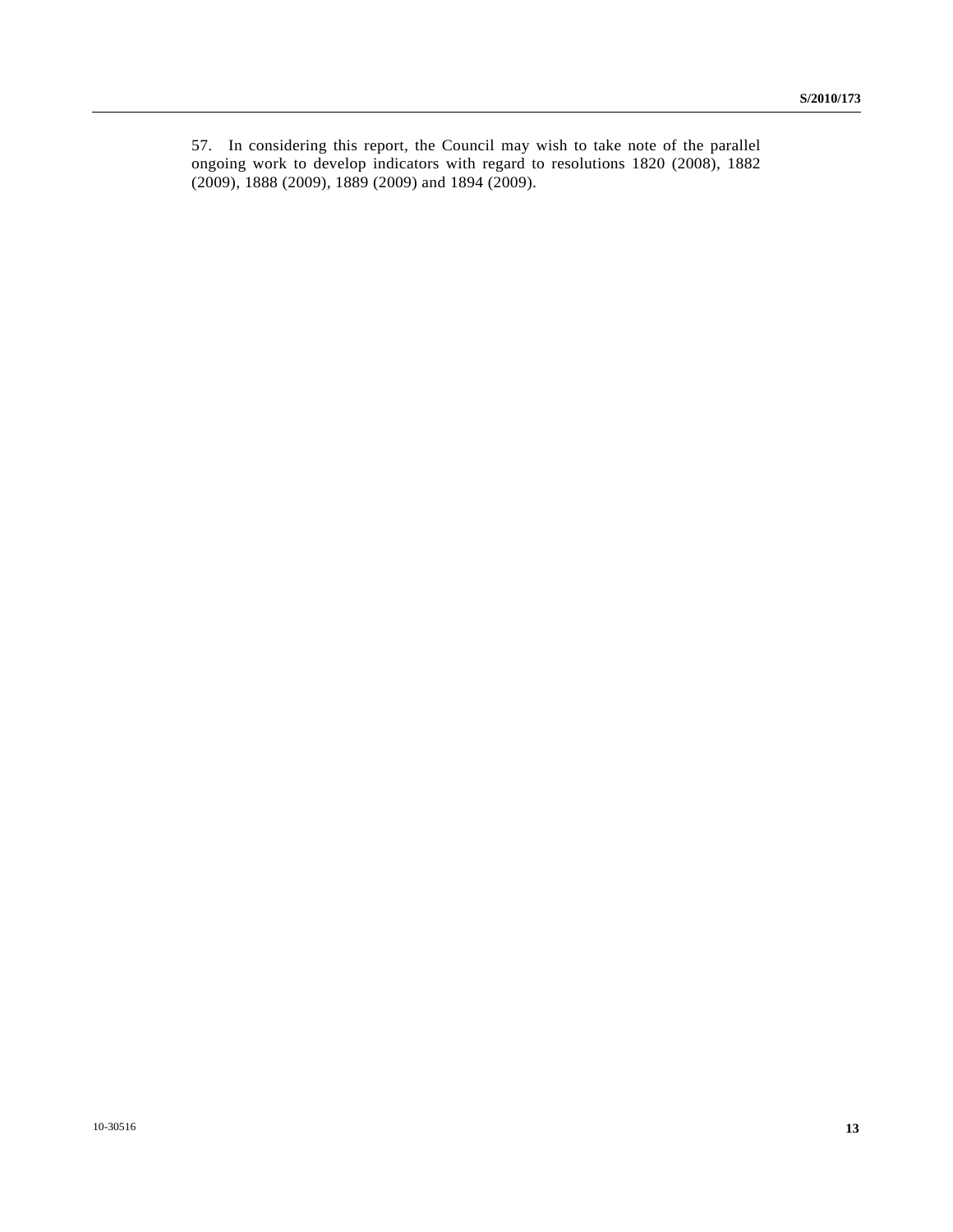## **Explanatory notes for tables**

**Group A**: Available information exists and is collected through processes of which the United Nations system is part.

**Group B**: Information is collected and should be available through existing United Nations system processes and programmes, but there is no mandate for it to be published regularly.

**Group C**: Information is available from existing and easily accessible documents (through desk review), but these need to be collected and systematically analysed.

**Group D**: Available information is collated through systematic analysis, but the documents to be collated are not necessarily accessible.

**Group E**: Measurement will require system-wide changes to track the necessary information.

**Group F**: Requires direct data collection and specialized and careful technical and conceptual development.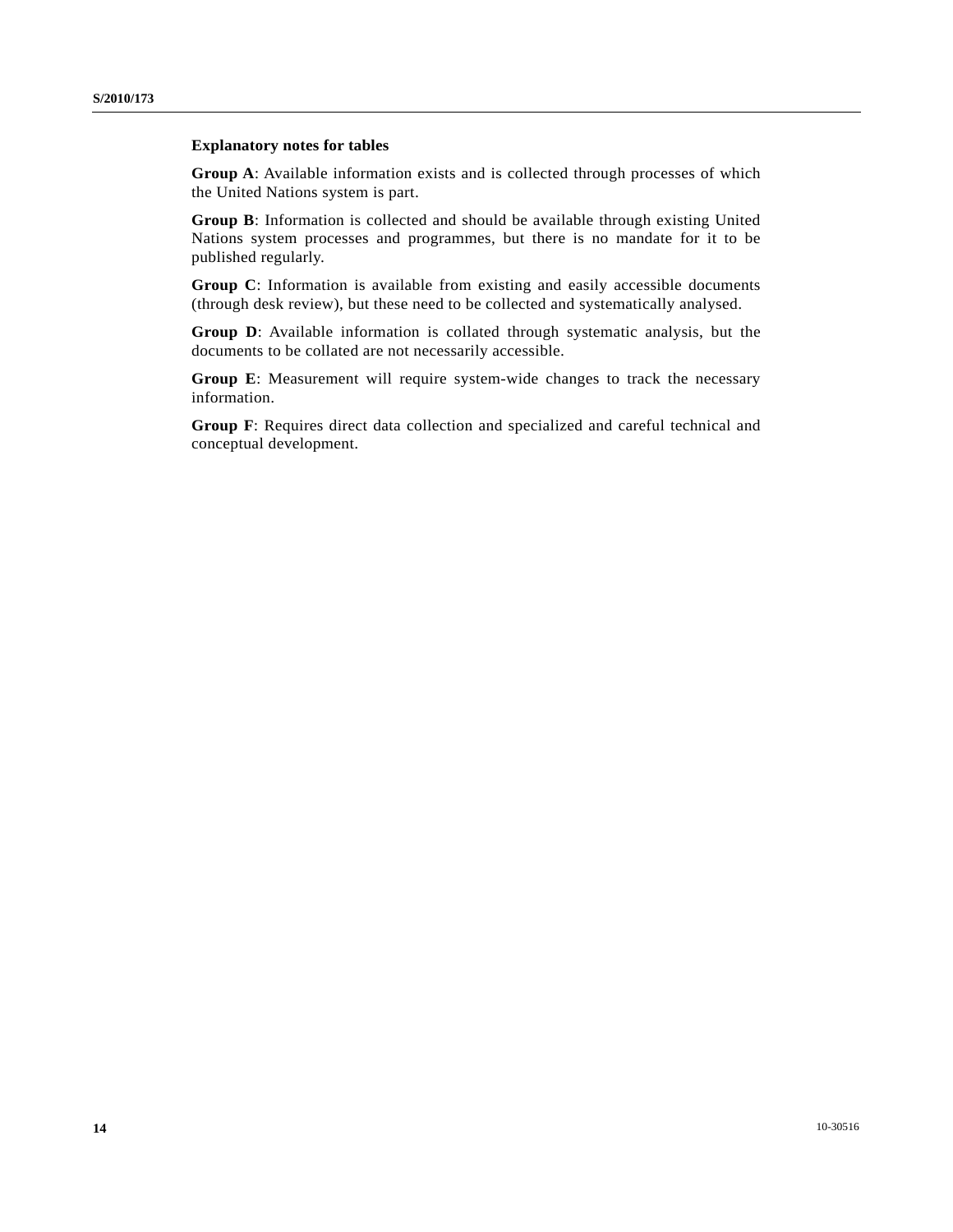# Table 1 **Proposed indicators: prevention**

| Type of indicator | Indicator/cluster                                                                                                                                                                                                                        | Specific consideration/criteria                                                                                                                                                                               | Feasibility<br>indicator group |
|-------------------|------------------------------------------------------------------------------------------------------------------------------------------------------------------------------------------------------------------------------------------|---------------------------------------------------------------------------------------------------------------------------------------------------------------------------------------------------------------|--------------------------------|
| Goal              | Prevention of all forms of violence against women, particularly sexual<br>and gender-based violence                                                                                                                                      |                                                                                                                                                                                                               |                                |
| Impact            | <b>Indicator 1:</b> Incidence of sexual<br>violence in conflict-affected<br>countries <sup>a</sup>                                                                                                                                       | Data on this indicator are expected to be<br>collected through consistent, replicable and<br>ethical surveys, to be disaggregated by:                                                                         | F                              |
|                   |                                                                                                                                                                                                                                          | • Types of sexual violence                                                                                                                                                                                    |                                |
|                   |                                                                                                                                                                                                                                          | • Relevant vulnerable groups (internally<br>displaced persons, returnees, refugees)                                                                                                                           |                                |
| Goal              | negotiations and after conflict                                                                                                                                                                                                          | Operational gender-responsive systems in place to monitor, report and respond<br>on violations of women's and girls' rights during conflict, ceasefires, peace                                                |                                |
| Output            | <b>Indicator 2:</b> Extent to which United                                                                                                                                                                                               | To include:                                                                                                                                                                                                   | $\mathsf{C}$                   |
|                   | Nations peacekeeping and special<br>political missions include<br>information on violations of                                                                                                                                           | • Identification of cases of violations of<br>women's and girls' human rights                                                                                                                                 |                                |
|                   | women's and girls' human rights in<br>their periodic reporting                                                                                                                                                                           | • Responses to identified cases                                                                                                                                                                               |                                |
| Output            | <b>Indicator 3 (a):</b> Number of<br>violations of women's and girls'<br>human rights that are reported,<br>referred and investigated by human<br>rights bodies                                                                          | Indicator has three components, each of<br>which measures a different dimension of the<br>functions of and reporting to human rights<br>bodies. Data for specific human rights bodies<br>could be identified. | $\mathbf C$                    |
|                   | <b>Indicator 3</b> (b): Inclusion of<br>representatives of women's and<br>civil society organizations in the<br>governance and leadership of<br>human rights bodies                                                                      |                                                                                                                                                                                                               |                                |
| Goal              | international standards                                                                                                                                                                                                                  | International, national and non-State security actors are responsive to and held<br>to account for any violations of the rights of women and girls, in line with                                              |                                |
|                   | <b>Indicator 4:</b> Percentage of reported<br>cases of sexual exploitation and<br>abuse allegedly perpetrated by<br>uniformed and civilian<br>peacekeepers and humanitarian<br>workers that are referred,<br>investigated and acted upon | Disaggregated by:                                                                                                                                                                                             | A                              |
|                   |                                                                                                                                                                                                                                          | • Type of case reported (uniformed<br>peacekeeper, civilian peacekeeper,<br>humanitarian worker)                                                                                                              |                                |
|                   |                                                                                                                                                                                                                                          | • Types of actions taken (including<br>disciplinary actions such as repatriation)                                                                                                                             |                                |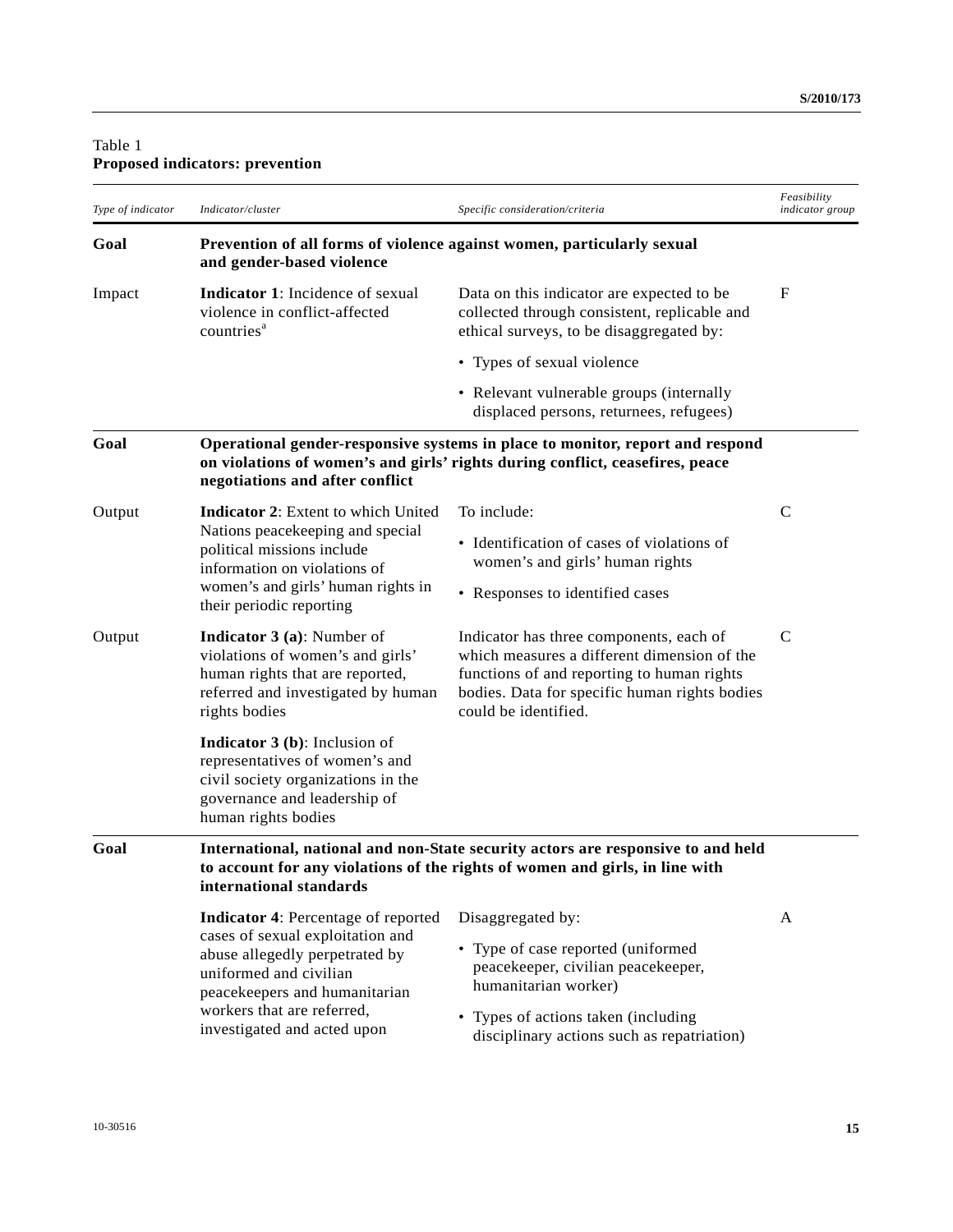|                   |                                                                                                                                                                                                                                                                                         |                                                                                                                                                                                                                                                                                                                            | Feasibility     |
|-------------------|-----------------------------------------------------------------------------------------------------------------------------------------------------------------------------------------------------------------------------------------------------------------------------------------|----------------------------------------------------------------------------------------------------------------------------------------------------------------------------------------------------------------------------------------------------------------------------------------------------------------------------|-----------------|
| Type of indicator | Indicator/cluster                                                                                                                                                                                                                                                                       | Specific consideration/criteria                                                                                                                                                                                                                                                                                            | indicator group |
|                   | <b>Indicator 5 (a):</b> Number and<br>percentage of directives for<br>peacekeepers issued by heads of<br>military components and standard<br>operating procedures that include<br>measures to protect women's and<br>girls' human rights                                                | These indicators capture the adequacy of<br>information provided to uniformed and<br>civilian peacekeepers, as well as military and<br>civilian police personnel. The indicators are<br>interrelated, but refer to either peacekeepers<br>or national security forces. Data should<br>indicate types of measures included. | $\mathsf{C}$    |
| Output            | <b>Indicator 5 (b):</b> Number and<br>percentage of military manuals,<br>national security policy<br>frameworks, codes of conduct and<br>standard operating procedures/<br>protocols of national security forces<br>that include measures to protect<br>women's and girls' human rights |                                                                                                                                                                                                                                                                                                                            | D               |
| Goal              | Provisions addressing the specific needs and issues of women and girls are<br>included in early warning systems and conflict prevention mechanisms and<br>their implementation is monitored                                                                                             |                                                                                                                                                                                                                                                                                                                            |                 |
| Output            | <b>Indicator 6:</b> Number and type of<br>actions taken by the Security<br>Council related to resolution 1325<br>(2000), including those that prevent<br>and address violations of the human<br>rights of women and girls in<br>conflict-affected situations                            | Actions to be considered include: call for<br>report, request assessment, set up a specific<br>mechanism, and mandate peacekeeping<br>operations.                                                                                                                                                                          | $\mathcal{C}$   |
| Output            | <b>Indicator 7: Number and</b><br>proportion of women in decision-<br>making roles in relevant regional<br>organizations involved in<br>preventing conflict                                                                                                                             | Data to be disaggregated by organization<br>identified. <sup>b</sup>                                                                                                                                                                                                                                                       | B               |

<sup>a</sup> Incidence measures the number of cases of sexual violence that have occurred in a specific time period (in a specific population) relative to total size of the population at risk. This is distinct from both the number of cases reported in that period (which depends on victims officially reporting the crime) and prevalence (which measures the percentage of persons at risk in a particular population group who have been victims of sexual violence in their lifetime). It is also worth notice that, on 19 December 2006, the General Assembly adopted without a vote a resolution entitled "Intensification of efforts to eliminate all forms of violence against women" (resolution 61/143), in which it called for a set of possible indicators on violence against women to assist States in assessing the scope, prevalence and incidence of violence against women. As a consequence of that request, an Expert Group Meeting on indicators to measure violence against women was organized in October 2007. Technical development of this indicator should draw on this existing process.

 Regional organizations identified can include: African Union; Association of Southeast Asian Nations; Caribbean Community; Commonwealth of Independent States; Commonwealth Secretariat; Community of Portuguese-speaking Countries; Council of Europe; Economic Community of Central African States; Economic Community of West African States; European Union; Intergovernmental Authority for Development; International Organization of la Francophonie; League of Arab States; North Atlantic Treaty Organization; Organization for Security and Cooperation in Europe; Organization of American States; Organization of the Islamic Conference; Pacific Islands Forum; Shanghai Cooperation Organization; South Asian Association for Regional Cooperation; Southern African Development Community.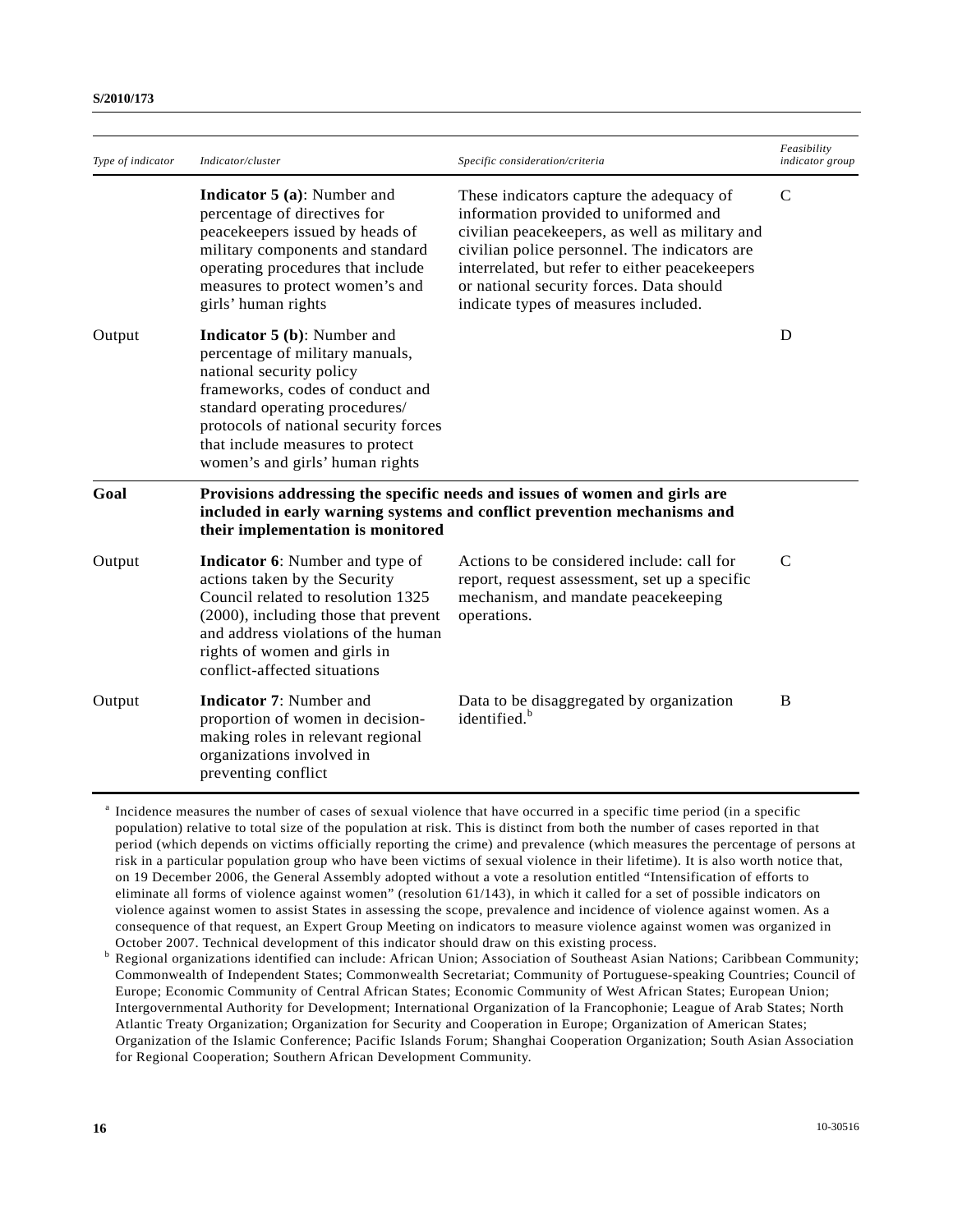## Table 2 **Proposed indicators: participation**

| Type of indicator | Indicator/cluster                                                                                                                                  | Specific consideration/criteria                                                                                  | Feasibility<br>indicator group |
|-------------------|----------------------------------------------------------------------------------------------------------------------------------------------------|------------------------------------------------------------------------------------------------------------------|--------------------------------|
| Goal              | to the prevention, management and resolution of conflicts                                                                                          | Inclusion of women and women's interests in decision-making processes related                                    |                                |
| Impact            | <b>Indicator 8:</b> Number and<br>percentage of peace agreements<br>with specific provisions to improve<br>the security and status of women        | Specific provisions to be identified in the<br>following areas:                                                  | C                              |
|                   |                                                                                                                                                    | • Ceasefire agreements                                                                                           |                                |
|                   | and girls                                                                                                                                          | • Resolving border disputes                                                                                      |                                |
|                   |                                                                                                                                                    | • Security and demilitarization                                                                                  |                                |
|                   |                                                                                                                                                    | • Refugee return                                                                                                 |                                |
|                   |                                                                                                                                                    | • Linguistic minorities                                                                                          |                                |
|                   |                                                                                                                                                    | • Human rights and fundamental freedoms                                                                          |                                |
|                   |                                                                                                                                                    | • Economic restructuring                                                                                         |                                |
|                   |                                                                                                                                                    | • Elections                                                                                                      |                                |
|                   |                                                                                                                                                    | • Transitional agreements                                                                                        |                                |
|                   |                                                                                                                                                    | • Constitutional agreements                                                                                      |                                |
|                   |                                                                                                                                                    | • Peacekeeping operations                                                                                        |                                |
|                   |                                                                                                                                                    | • Trust funds                                                                                                    |                                |
| Goal              | Increased representation and meaningful participation of women in United<br>Nations and other international missions related to peace and security |                                                                                                                  |                                |
| Outcome           | <b>Indicator 9: Number and</b>                                                                                                                     | To include:                                                                                                      | $\mathsf{A}$                   |
|                   | percentage of women in senior<br>United Nations decision-making<br>positions in conflict-affected<br>countries                                     | • Number and percentage of women<br>appointed to senior positions at the United<br>Nations (special and personal |                                |

representatives, envoys, heads of mission,

resident coordinators)

• Number and percentage of female uniformed and civilian peacekeeping personnel in decision-making positions (at Colonel or P-5 level and higher)

• Number and percentage of female

system (at P-5 level and higher)

Professional staff across United Nations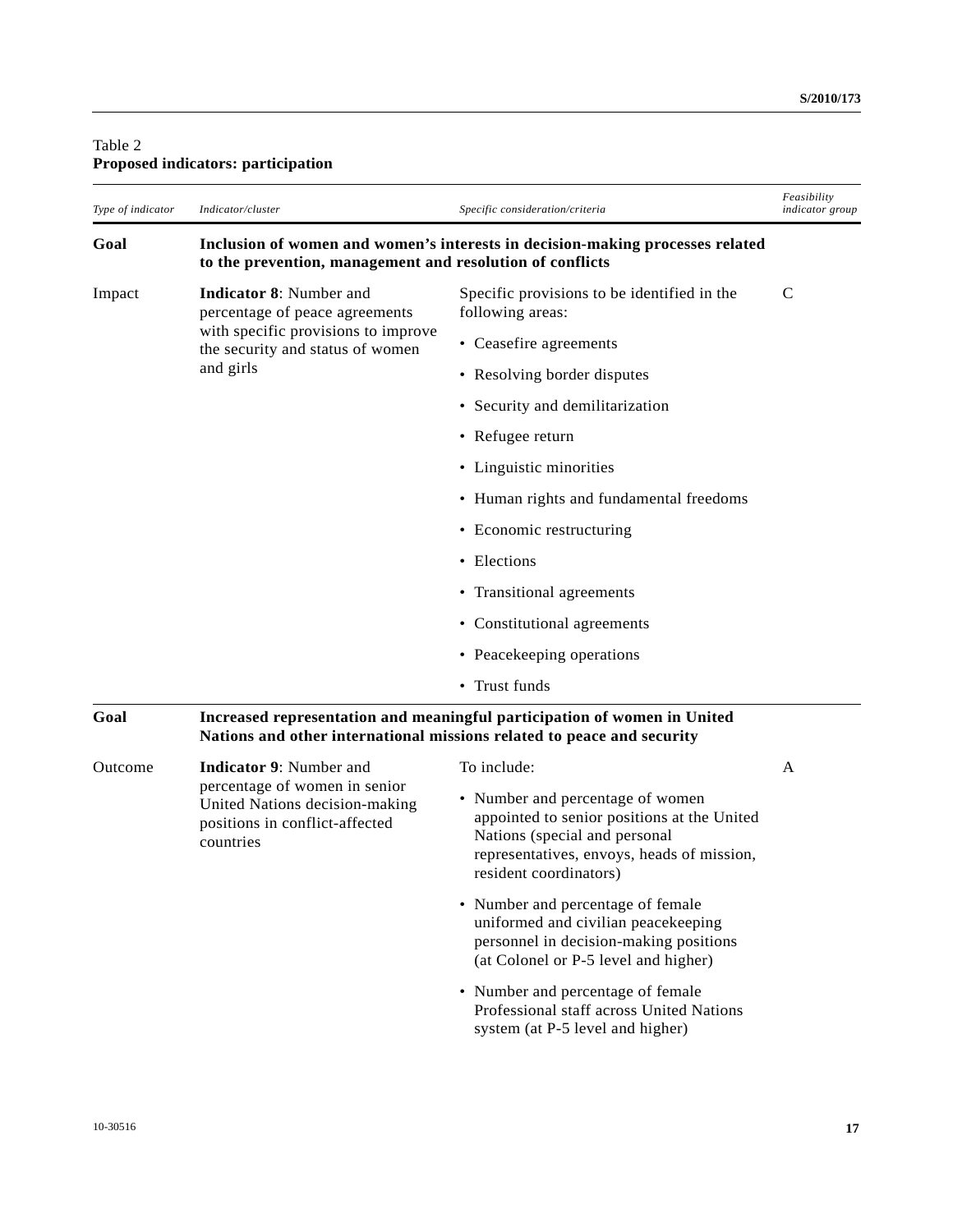| Type of indicator | Indicator/cluster                                                                                                                                                                                 | Specific consideration/criteria                                                                                                                                                                   | Feasibility<br><i>indicator group</i> |
|-------------------|---------------------------------------------------------------------------------------------------------------------------------------------------------------------------------------------------|---------------------------------------------------------------------------------------------------------------------------------------------------------------------------------------------------|---------------------------------------|
| Output            | <b>Indicator 10:</b> Level of gender<br>expertise in United Nations<br>decision-making in conflict-affected<br>countries                                                                          | To include number and percentage of<br>appointed gender advisers (at P-5 level and<br>higher) in:                                                                                                 | B                                     |
|                   |                                                                                                                                                                                                   | • Mediation teams                                                                                                                                                                                 |                                       |
|                   |                                                                                                                                                                                                   | • Post-conflict needs assessment processes                                                                                                                                                        |                                       |
|                   |                                                                                                                                                                                                   | • Disarmament, demobilization and<br>reintegration processes                                                                                                                                      |                                       |
| Goal              | Increased representation and meaningful participation of women in formal and<br>informal peace negotiations and peacebuilding processes                                                           |                                                                                                                                                                                                   |                                       |
| Outcome           | <b>Indicator 11</b> (a): Level of                                                                                                                                                                 | To include:                                                                                                                                                                                       | B                                     |
|                   | participation of women in formal<br>peace negotiations                                                                                                                                            | • Number and percentage of female mediators                                                                                                                                                       |                                       |
|                   |                                                                                                                                                                                                   | • Number and percentage of female<br>negotiators                                                                                                                                                  |                                       |
| Outcome           | <b>Indicator 11 (b): Presence of</b><br>women in a formal observer of<br>consultative status at the beginning<br>and the end of peace negotiations                                                | • To include whether women's civil society<br>groups were present are the beginning and<br>end of negotiations.                                                                                   | B                                     |
| Goal              | Increased representation and meaningful participation of women in national<br>and local governance, as citizens, elected officials and decision makers                                            |                                                                                                                                                                                                   |                                       |
| Outcome           | Indicator 12: Level of women's<br>political participation in conflict-<br>affected countries                                                                                                      | To include:                                                                                                                                                                                       | A                                     |
|                   |                                                                                                                                                                                                   | • Percentage of eligible women who are<br>registered to vote                                                                                                                                      |                                       |
|                   |                                                                                                                                                                                                   | • Percentage of women registered to vote<br>who actually vote                                                                                                                                     |                                       |
|                   |                                                                                                                                                                                                   | • Percentage of women parliamentary<br>candidates                                                                                                                                                 |                                       |
|                   |                                                                                                                                                                                                   | • Percentage of women in parliaments                                                                                                                                                              |                                       |
|                   |                                                                                                                                                                                                   | • Percentage of women in ministerial positions                                                                                                                                                    |                                       |
| Goal              | Increased participation of women and women's organizations in activities to<br>prevent, manage, resolve and respond to conflict and violations of women's and<br>girls' human rights              |                                                                                                                                                                                                   |                                       |
| Output            | <b>Indicator 13:</b> Number and<br>percentage of Security Council<br>missions that address specific issues<br>affecting women and girls in their<br>terms of reference and the mission<br>reports | Specific gender dimensions would be<br>identified in both terms of reference and<br>mission reports. Efforts would be made to<br>identify specific issues and needs affecting<br>women and girls. | $\mathsf{C}$                          |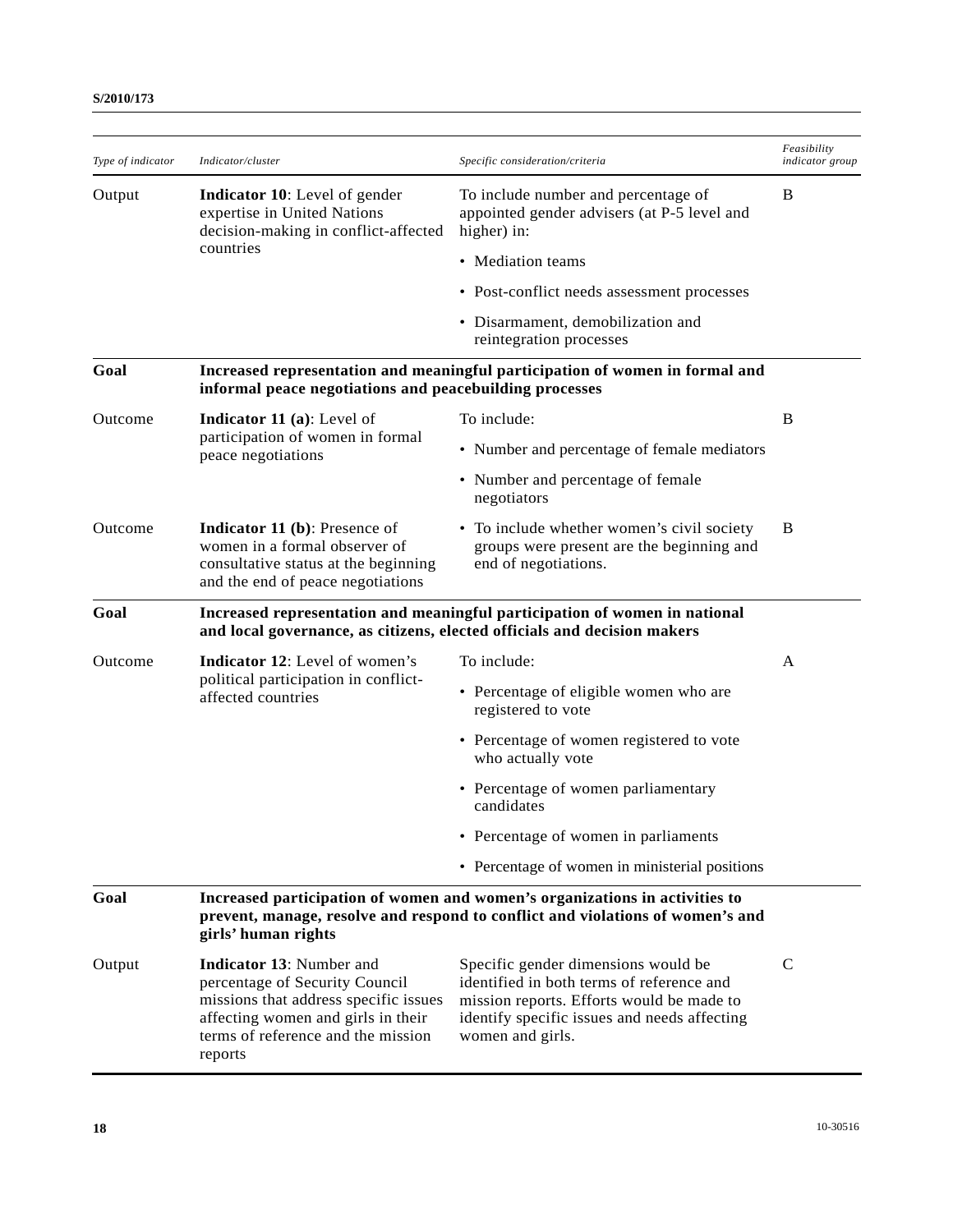# Table 3 **Proposed indicators: protection**

| Type of indicator | Indicator/cluster                                                                                                                                      | Specific consideration/criteria                                                                                                                                   | Feasibility<br>indicator group |
|-------------------|--------------------------------------------------------------------------------------------------------------------------------------------------------|-------------------------------------------------------------------------------------------------------------------------------------------------------------------|--------------------------------|
| Goal              | Safety, physical and mental health of women and girls and their economic<br>security are assured and their human rights respected                      |                                                                                                                                                                   |                                |
| Impact            | <b>Indicator 14:</b> Index of women's and<br>girls' physical security                                                                                  | Data on this indicator are expected to be<br>collected through consistent, replicable and<br>ethical surveys, <sup>a</sup> to include:                            | F                              |
|                   |                                                                                                                                                        | • Variables measuring women's and girls'<br>perceptions of their physical security                                                                                |                                |
|                   |                                                                                                                                                        | • Proxy variables measuring how women's<br>and girls' ability to participate in public<br>life (from those related to livelihoods to<br>voting) has been affected |                                |
|                   |                                                                                                                                                        | • Proxy variables measuring how women's<br>and girls' regular activities (collecting<br>firewood and water, sending girls to<br>school) have been affected        |                                |
|                   |                                                                                                                                                        | Data should be disaggregated by relevant<br>vulnerable groups (such as internally<br>displaced populations).                                                      |                                |
| Goal              | Political, economic, social and cultural rights of women and girls are protected<br>and enforced by national laws in line with international standards |                                                                                                                                                                   |                                |
| Outcome           | <b>Indicator 15:</b> Extent to which<br>national laws protect women's and<br>girls' human rights in line with<br>international standards               | National laws include constitutions, penal<br>and civil codes, and others applicable.<br>Specific areas of concern are:                                           | D                              |
|                   |                                                                                                                                                        | • Inheritance rights (including land, property<br>and citizenship)                                                                                                |                                |
|                   |                                                                                                                                                        | • Criminalization of gender-based violence <sup>b</sup>                                                                                                           |                                |
|                   |                                                                                                                                                        | • Minimum marriage age and forced marriage                                                                                                                        |                                |
| Goal              | Operational mechanisms and structures in place for strengthening physical<br>security and safety for women and girls                                   |                                                                                                                                                                   |                                |
| Output            | <b>Indicator 16:</b> Level of women's<br>participation in the justice and<br>security sector in conflict-affected<br>countries                         | To include:                                                                                                                                                       | D                              |
|                   |                                                                                                                                                        | • Percentage of women in military, armed and<br>security services, disaggregated by rank                                                                          |                                |
|                   |                                                                                                                                                        | • Percentage of women in police,<br>disaggregated by rank                                                                                                         |                                |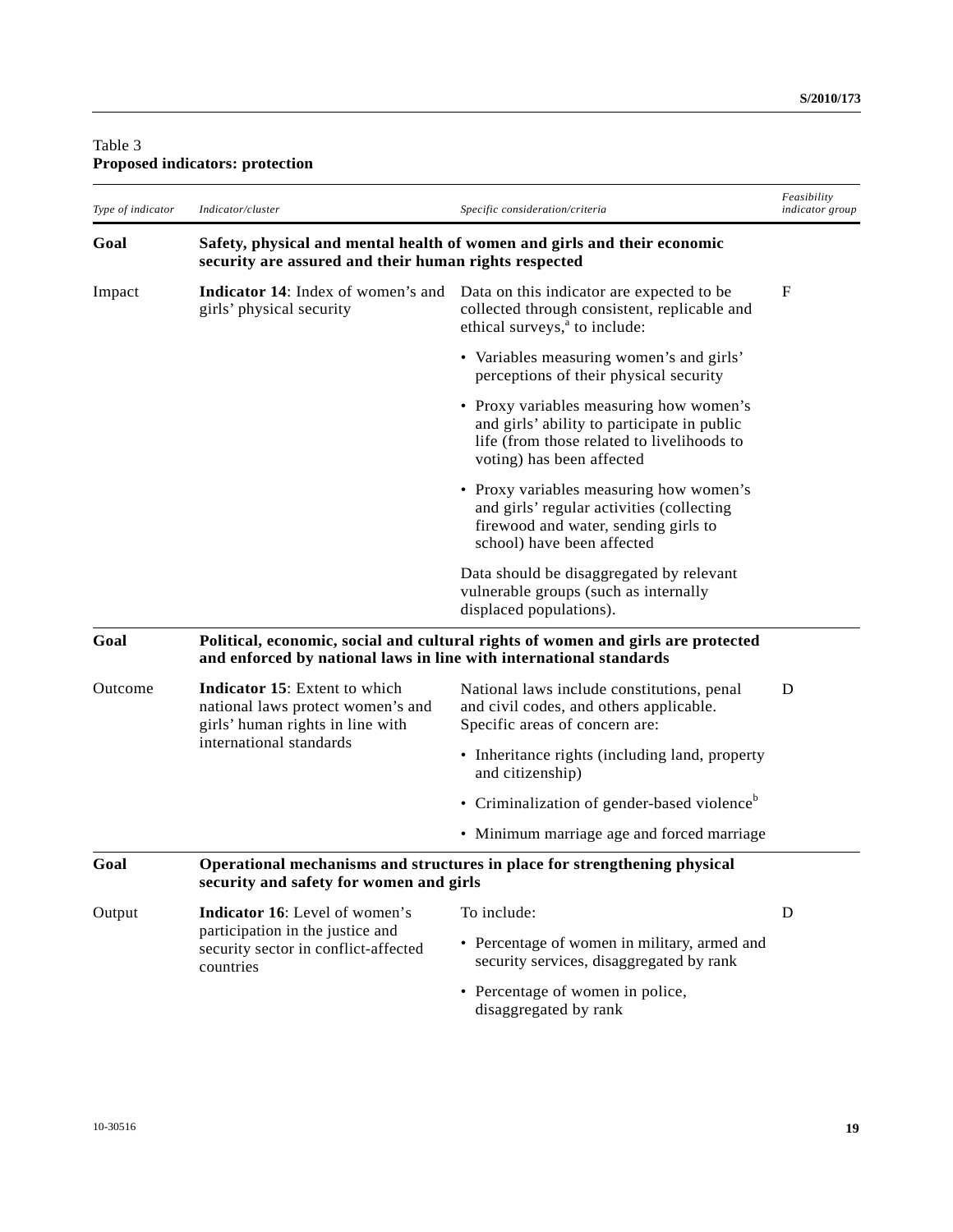| Type of indicator | Indicator/cluster                                                                                                                                                                | Specific consideration/criteria                                                                                                                                                              | Feasibility<br>indicator group |
|-------------------|----------------------------------------------------------------------------------------------------------------------------------------------------------------------------------|----------------------------------------------------------------------------------------------------------------------------------------------------------------------------------------------|--------------------------------|
|                   |                                                                                                                                                                                  | • Percentage of women in judiciary,<br>disaggregated at all levels (to include<br>traditional courts where relevant)                                                                         |                                |
| Output            | <b>Indicator 17:</b> Existence of national                                                                                                                                       | Control mechanisms to be assessed considering: B                                                                                                                                             |                                |
|                   | mechanisms for control of small<br>arms and light weapons <sup>c</sup>                                                                                                           | • Existence of a national coordination<br>agency on small arms and light weapons                                                                                                             |                                |
|                   |                                                                                                                                                                                  | • Number and types of small arms and light<br>weapons available per 10,000 population                                                                                                        |                                |
| Goal              | Women and girls at risk have access to livelihood support services                                                                                                               |                                                                                                                                                                                              |                                |
| Output            | Indicator 18: Women as a<br>percentage of the adults employed<br>in early economic recovery<br>programmes                                                                        | Indicate percentage of women recipients<br>(out of total) disaggregated by:                                                                                                                  | B                              |
|                   |                                                                                                                                                                                  | • Vulnerable groups (victims of sexual and<br>gender-based violence, internally displaced<br>persons, etc.)                                                                                  |                                |
|                   |                                                                                                                                                                                  | • Type of employment scheme and<br>estimation of associated payments                                                                                                                         |                                |
| Goal              | Increased access to justice for women whose rights are violated                                                                                                                  |                                                                                                                                                                                              |                                |
| Outcome           | <b>Indicator 19:</b> Number and<br>percentage of cases of sexual<br>violence against women and girls<br>that are referred, investigated and<br>sentenced                         | To include:                                                                                                                                                                                  | E                              |
|                   |                                                                                                                                                                                  | • Total number of cases reported                                                                                                                                                             |                                |
|                   |                                                                                                                                                                                  | • Cases investigated (as percentage of total<br>of cases of sexual violence against women<br>and girls reported)                                                                             |                                |
|                   |                                                                                                                                                                                  | • Cases referred (as percentage of total of<br>cases of sexual violence against women<br>and girls reported)                                                                                 |                                |
|                   |                                                                                                                                                                                  | • Cases sentenced (as percentage of total of<br>cases of sexual violence against women<br>and girls reported)                                                                                |                                |
| Output            | <b>Indicator 20:</b> Number and<br>percentage of courts equipped to try<br>cases of violations of women's and<br>girls' human rights, with due<br>attention to victims' security | Courts to be assessed considering:                                                                                                                                                           | D                              |
|                   |                                                                                                                                                                                  | • Existence of mechanisms for witness<br>protection                                                                                                                                          |                                |
|                   |                                                                                                                                                                                  | • Existence of infrastructure and use of in-<br>camera hearings Training of judges and<br>prosecutors on women's and girls' rights<br>and legislation on sexual and gender-based<br>violence |                                |

(Footnotes on following page)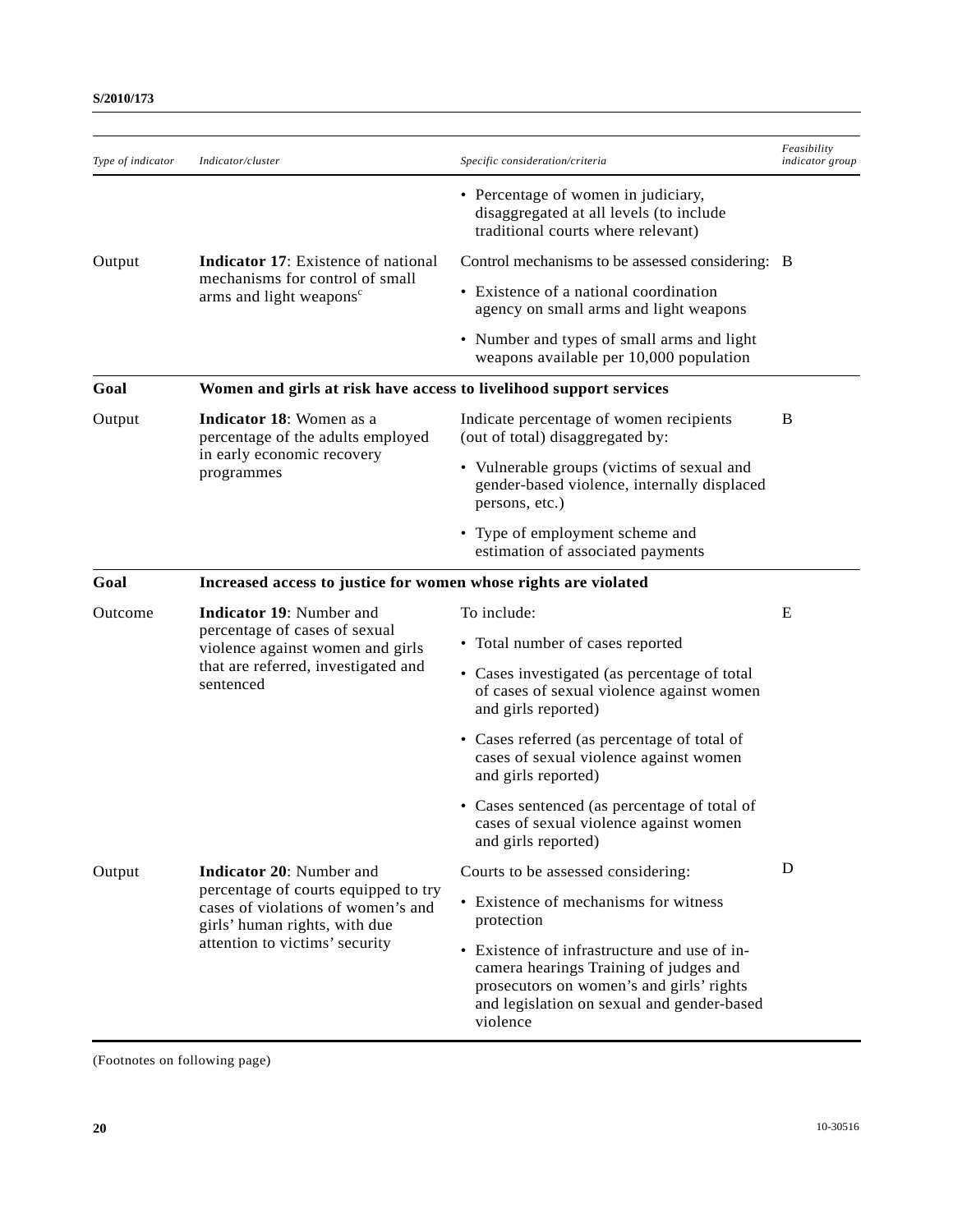(Footnotes to Table 3)

\_\_\_\_\_\_\_\_\_\_\_\_\_\_

<sup>a</sup> The World Bank is currently exploring the option of using Gallup perception surveys to report on a similar index, to be included in the forthcoming World Development Report 2011 on post-conflict and fragile States. b

<sup>&</sup>lt;sup>b</sup> The tracking of sexual violence legislation is currently covered within the indicators developed to ensure monitoring and reporting of resolution 1820, as called for in resolution 1888 (2009), para. 26.

<sup>&</sup>lt;sup>c</sup> Under the Programme of Action to Prevent, Combat and Eradicate the Illicit Trade in Small Arms and Light Weapons in All Its Aspects, every Member State has committed itself to establish a national coordination agency on small arms; make illicit gun production/possession a criminal offence, and keep track of officially held guns. In addition, information on the existence and operation of national control mechanisms of small arms and light weapons is monitored by the Coordinating Action on Small Arms mechanism.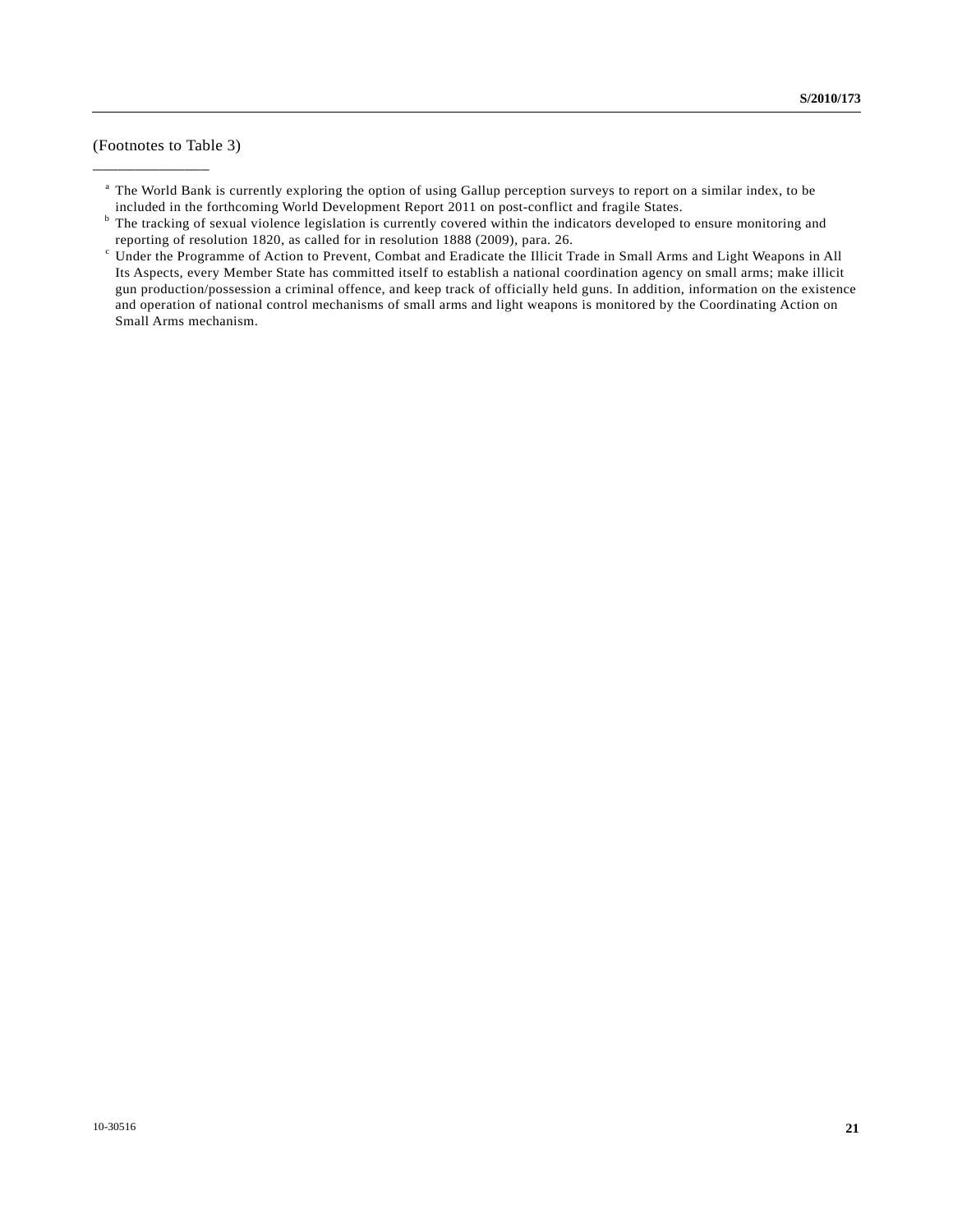# Table 4 **Proposed indicators: relief and recovery**

| Type of indicator | Indicator/cluster                                                                                                                                                          | Specific consideration/criteria                                                                                                                                                                                                                                                                                                | Feasibility<br><i>indicator group</i> |
|-------------------|----------------------------------------------------------------------------------------------------------------------------------------------------------------------------|--------------------------------------------------------------------------------------------------------------------------------------------------------------------------------------------------------------------------------------------------------------------------------------------------------------------------------|---------------------------------------|
| Goal              | post-conflict situations                                                                                                                                                   | Women's and girls' specific reproductive health needs are met in conflict and                                                                                                                                                                                                                                                  |                                       |
| Impact            | <b>Indicator 21 (a):</b> Maternal mortality                                                                                                                                | Maternal mortality is an important proxy for<br>women's access to reproductive health<br>services during and after conflict, as well as<br>an indicator of their overall well-being. This<br>indicator is currently tracked under<br>Millennium Development Goal 5, for which<br>we can refer to baselines and target setting. | A                                     |
| Impact            | <b>Indicator 21 (b): Primary and</b><br>secondary education enrolment rates<br>disaggregated by sex                                                                        | There is considerable evidence supporting<br>the empowering effect of education even at<br>the primary level. Education provides not<br>only an ability to read and write but also to<br>access and use basic social services in a<br>more efficient manner.                                                                   | A                                     |
| Goal              | The needs of women and girls, especially vulnerable groups (internally<br>recovery programmes                                                                              | displaced persons, victims of sexual and gender-based violence, ex-combatants,<br>refugees, returnees) are addressed in relief, early recovery and economic                                                                                                                                                                    |                                       |
| Output            | <b>Indicator 22:</b> Extent to which<br>strategic planning frameworks in<br>conflict-affected countries<br>incorporate gender analysis, targets,<br>indicators and budgets | Disaggregated by level of inclusion of<br>gender issues in:                                                                                                                                                                                                                                                                    | $\mathbf C$                           |
|                   |                                                                                                                                                                            | • Analysis                                                                                                                                                                                                                                                                                                                     |                                       |
|                   |                                                                                                                                                                            | • Targets                                                                                                                                                                                                                                                                                                                      |                                       |
|                   |                                                                                                                                                                            | • Indicators                                                                                                                                                                                                                                                                                                                   |                                       |
|                   |                                                                                                                                                                            | • Budgets                                                                                                                                                                                                                                                                                                                      |                                       |
|                   |                                                                                                                                                                            | Types of planning frameworks to be<br>included:                                                                                                                                                                                                                                                                                |                                       |
|                   |                                                                                                                                                                            | • United Nations-led: post-conflict needs<br>assessments, consolidated appeal<br>processes, common country assessments,<br><b>United Nations Development Assistance</b><br>Framework, integrated strategic<br>frameworks, integrated mission planning<br>processes                                                             |                                       |
|                   |                                                                                                                                                                            | • National: poverty reduction strategy<br>papers, national recovery plans, national<br>action plans                                                                                                                                                                                                                            |                                       |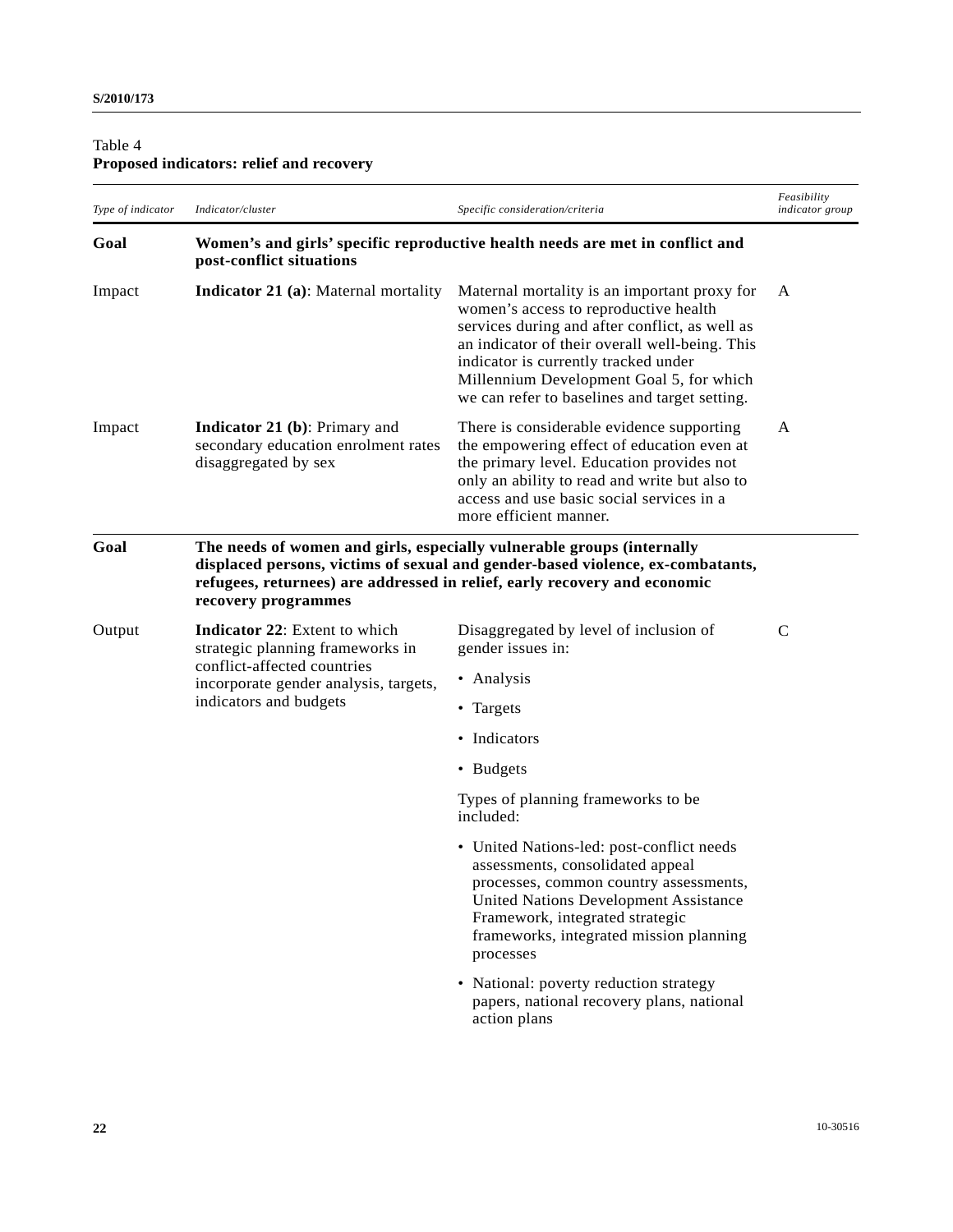| Type of indicator | Indicator/cluster                                                                                                                                                                                              | Specific consideration/criteria                                                                                                                                                                                                                                     | Feasibility<br><i>indicator group</i> |
|-------------------|----------------------------------------------------------------------------------------------------------------------------------------------------------------------------------------------------------------|---------------------------------------------------------------------------------------------------------------------------------------------------------------------------------------------------------------------------------------------------------------------|---------------------------------------|
| Output            | <b>Indicator 23:</b> Proportion of the<br>allocated and disbursed funding to<br>civil society organizations,<br>including women's groups, that is<br>spent on gender issues in conflict-<br>affected countries | Disaggregated by:                                                                                                                                                                                                                                                   | E                                     |
|                   |                                                                                                                                                                                                                | • Sector of intervention                                                                                                                                                                                                                                            |                                       |
|                   |                                                                                                                                                                                                                | • Recipient (women's groups, other civil<br>society organizations)                                                                                                                                                                                                  |                                       |
| Output            | Indicator 24: Actual allocated and<br>disbursed funding in support of<br>programmes that address gender<br>sensitive relief, recovery, peace and<br>security programmes in conflict-<br>affected countries     | To include:                                                                                                                                                                                                                                                         | E                                     |
|                   |                                                                                                                                                                                                                | • Funding through United Nations entities,<br>including special funds such as the UNDP/<br>Bureau for Crime Prevention and Recovery<br>Trust Fund, Central Emergency Response<br>Fund, common humanitarian funds, United<br>Nations-managed multi-donor trust funds |                                       |
|                   |                                                                                                                                                                                                                | • Funding from other international<br>organizations and their special funds, such<br>as the World Bank Statebuilding and<br>Peacebuilding Fund, multi-donor trust<br>funds (not managed by United Nations),<br>European Union instrument for stability              |                                       |
|                   |                                                                                                                                                                                                                | • Funding from bilateral donors (drawing<br>from OECD/DAC, but other sources could<br>be added)                                                                                                                                                                     |                                       |
|                   |                                                                                                                                                                                                                | • Funding from national Governments<br>(to the extent to which it is available)                                                                                                                                                                                     |                                       |
|                   |                                                                                                                                                                                                                | Disaggregated by:                                                                                                                                                                                                                                                   |                                       |
|                   |                                                                                                                                                                                                                | • Sector of intervention                                                                                                                                                                                                                                            |                                       |
|                   |                                                                                                                                                                                                                | • Recipient (national Government, civil<br>society organizations, etc.)                                                                                                                                                                                             |                                       |
|                   |                                                                                                                                                                                                                | • Level of inclusion of gender issues (in line<br>with gender marker systems in use) <sup>a</sup>                                                                                                                                                                   |                                       |
| Goal              | Post-conflict institutions and processes of transitional justice, reconciliation<br>and reconstruction are gender-responsive                                                                                   |                                                                                                                                                                                                                                                                     |                                       |
| Outcome           | <b>Indicator 25 (a):</b> Number and<br>percentage of transitional justice<br>mechanisms called for by peace<br>processes that include provisions to<br>بنعسمها وموامعاه نسمطه وممعه                            | Types of mechanisms include:                                                                                                                                                                                                                                        | D                                     |
|                   |                                                                                                                                                                                                                | • Truth commissions                                                                                                                                                                                                                                                 |                                       |
|                   |                                                                                                                                                                                                                | • Reparation programmes                                                                                                                                                                                                                                             |                                       |

• Criminal prosecutions

• Gender justice

address the rights and participation

of women and girls in their

mandates